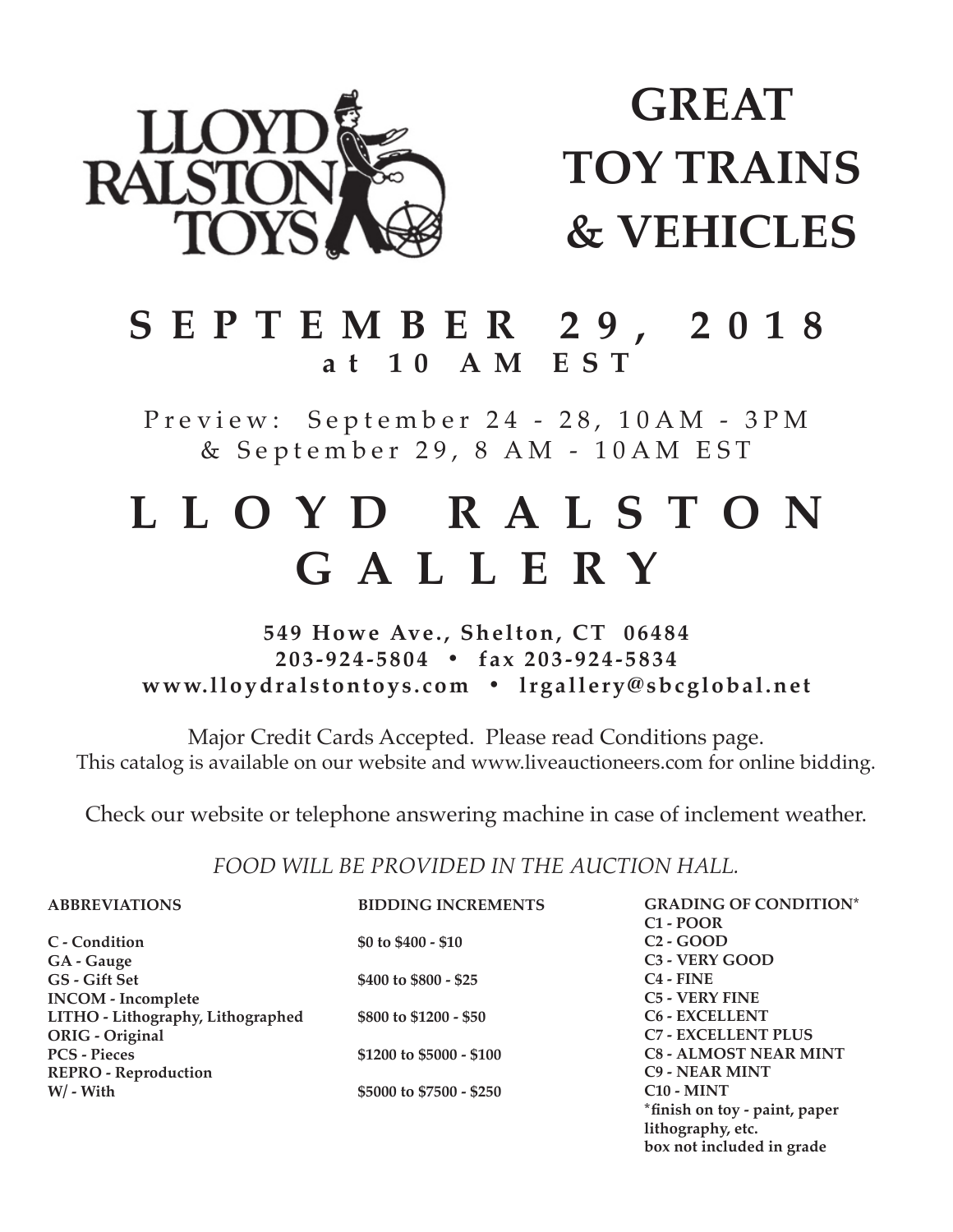#### **DIRECTIONS**

We are located off Route 8; Exit 14, Howe Ave.

If you are coming from I-95, take exit 27A from either north or south bound and follow along to the Route 8 entrance. We are at Route 8 Exit 14, Howe Ave. At the bottom of the exit ramp, go left and left again at the traffic light. Follow Howe Avenue down 4 traffic lights. We are located just passed the 4th light on the right in a brick building called The Mill. Our entrance is in the side parking lot in the back corner.

If you are coming from I-84, connect to Route 8 South in Waterbury. We are at Route 8 Exit 14, Howe Ave. Go right at the light at the bottom of the exit. Follow Howe Ave. down 3 lights. We are just passed the 3rd light on the right in a brick building called The Mill, Our entrance is in the side parking lot in the back corner.

If you are coming north on the Merritt Parkway, take Exit 52 and get on Route 8. We are at Route 8 Exit 14, Howe Ave. At the bottom of the exit ramp, go left and left again at the traffic light. Follow Howe Av-enue down 4 traffic lights. We are located just passed the 4th light on the right in a brick building called The Mill. Our entrance is in the side parking lot in the back corner.

If you are coming south on the Merritt Parkway, take Exit 52 and get on Route 8. We are at Route 8 Exit 14, Howe Ave. At the bottom of the exit ramp, go left and left again at the traffic light. Follow Howe Av- enue down 4 traffic lights. We are located just passed the 4th light on the right in a brick building called The Mill. Our entrance is in the side parking lot in the back corner.

#### **PARKING**

There is a small parking lot located alongside our building which you may park in all day. There is also all-day, on-street parking.

The majority of our parking is in a lot behind our building. To get to this area, go right on White Street at the last light just before you reach our building. Follow the street down just a short way until you see the white building of the New England Stair Co. Go left down the driveway marked "Private Road-way". We are the building just past the Stair Co. You can park anywhere in back.

*Please note: This lot is a level lower than our entrance and requires walking up the stairs to reach us.*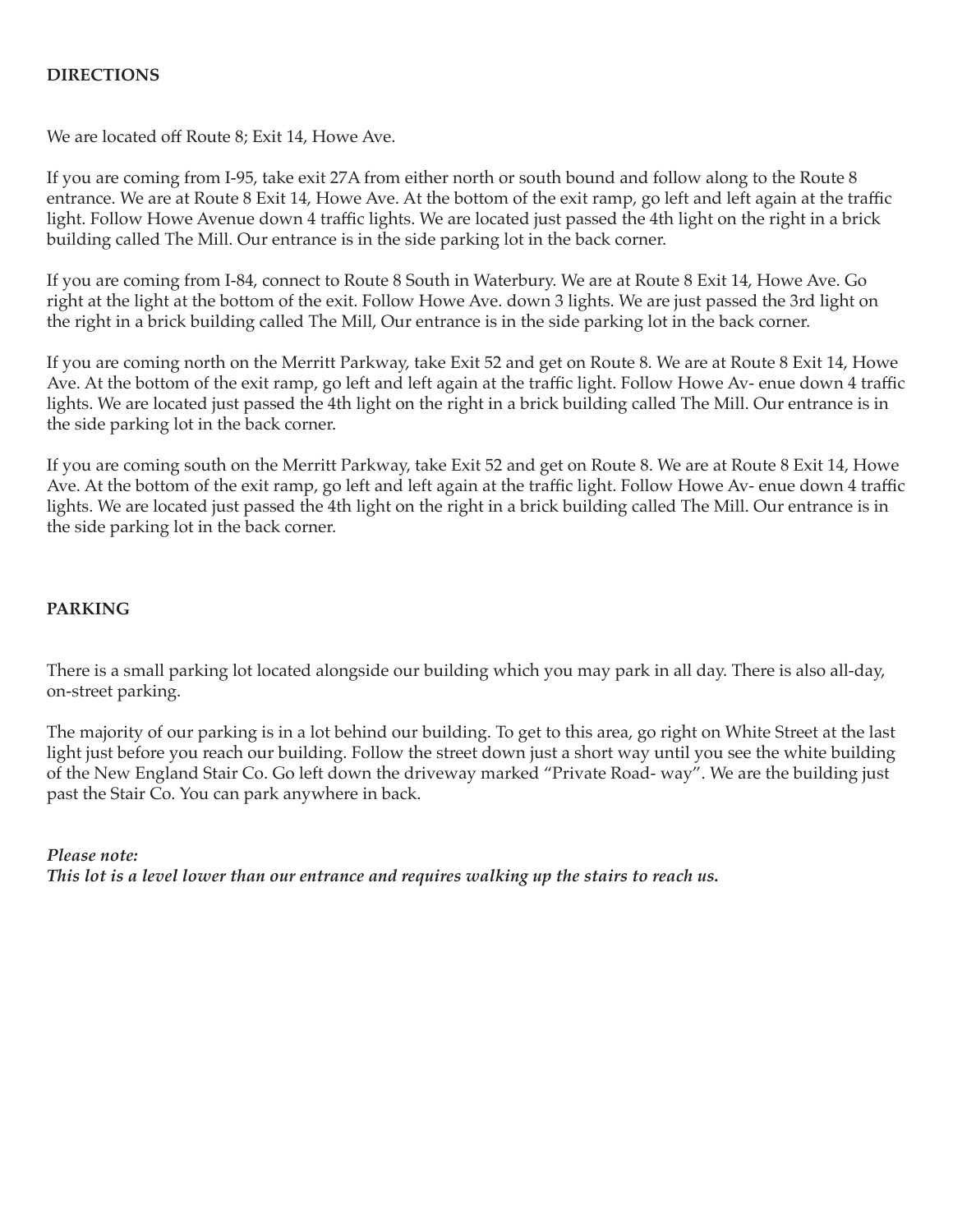### **CONDITIONS**

1. These Conditions apply to those bidders in attendance or mail or phone bidding directly through us. If you are buy- ing through Live Auctioneers, please read the Conditions listed there as these will not apply to you.

2. The auctioneers have endeavored to correctly catalog and describe the property being sold, but all property is sold "as is". The auc-tioneers reserve the right to make verbal corrections and provide additional information from the block at the time of sale. All trains and battery operated toys are sold as untested and are not guaranteed to work. All pieces to play sets have been photographed. We don't guarantee the completeness of the sets unless they are described as complete in their lot description.

3. The highest bidder acknowledged by the auctioneer shall be the purchaser. In the event of any dispute between bidders, the auctioneers shall have absolute discretion as to who was the successful bidder or he may re-offer the disputed item for sale, if he so wishes.

4. Attending bidders must pay in full on the day of sale, and items purchased must be removed immediately after the sale unless specific arrangments to hold them have been made with the auctioneers. The auctioneers reserve the right to hold merchandise purchased by per- sonal check until the check has cleared the bank, if the auctioneers deem such action necessary to protect their interest. Mail bidders must pay in full within 20 days of the auction sale date.

5. The auctioneers will accept as payment of each purchaser's account: cash, credit cards, certified checks or personal checks which have been approved by the auctioneers. All purchases except out-of-state mail bids are subject to the Connecticut 6.35% sales tax unless the purchaser possesses a Sales Tax Exemption Number from any US state.

6. There is an 19 % Buyer's Premium. American Express, Visa, Mastercard or Discover, bank wire transfer or Paypal are acceptable as payment. For purchases made by cash, check or money order, the Buyer's Premium shall be reduced to 16%.

7. All of our auctions are listed with Live Auctioneers. In the event of a problem with the internet service, we will stop selling and wait for the internet problem to be resolved. There are separate Conditions listed online for internet bidders.

8. All sales are final. Refunds will not be given to attending bidders except in case of damage by the auctioneers after the purchase has been made. Mail bid refunds will be at the discretion of the auctioneers. Refunds will not be given because of the condition of the original box. In the case of a refund due because of damage during shipping, the buyer will be refunded only when the auctioneers have been reimbursed by the professional shipping company. Shipping charges will not be refunded in case of a returned item.

9. Mail bids are accepted. They must contain Lot Number, Description, and a definite amount in US dollars. They will be executed by an attendant as if the bidder were in the audience. Please bid within the stated bidding increments. If you do not, your bid will be raised to the nearest increment and subject to standard bidding procedures. Bills will be rendered for the amount at which the item sold (not necessarily the top bid amount). Unless the bidder is known to the auctioneers, a 25% down payment is required with all bids. If a credit card number is given as security, the auctioneers will use the credit card only if payment is not received within the stated time due. Included in the bill will be a \$10 per container handling and pack- ing charge plus an estimate of the postage and insurance. Any postage paid over the amount estimated will be paid by the bidder. If you have any questions about mail bidding, please call and we can discuss them. Call between 10AM and 4PM Eastern Time at 203-924-5804.

10. The auctioneers are not responsible for typographical errors or omissions. The auctioneers are not responsible for items not collected by attending bidders. Bidding on any item indicates your acceptance of these conditions.

LLOYD RALSTON GALLERY, Inc. guarantees the toys they sell, but cannot be responsible for repairs not visible without taking the toy apart or replacement parts created by contemporary craftsmen who are doing expert restorations. Missing pieces of toys and games not obvious without directions or knowledge of the toy or game are also not part of this guarantee. Miniature figures - major defects, damages, repair and/or repainting have been noted where possible. It must be understood that we cannot be responsible for minor age defects or hidden conditions. They will be sold in an "as is" condition. Original boxes were used to protect the items inside, so they are usually worn. The original box is not included in the grading of the toy. An original box described as "rough" should be considered as in very poor & distressed condition and may or may not be complete.It must be understood that toys were played with by children. Consequently, when a toy is graded C1, it has more flaws, such as rust, dents, worn tires, etc., than toys graded C6. However, the toys graded C6 also might have these flaws, but to a lesser degree. We do not grade a toy based on its rarity. If you have a specific question about a piece being auctioned and need more information than is listed in the catalog, please call on a preview day and ask for assistance.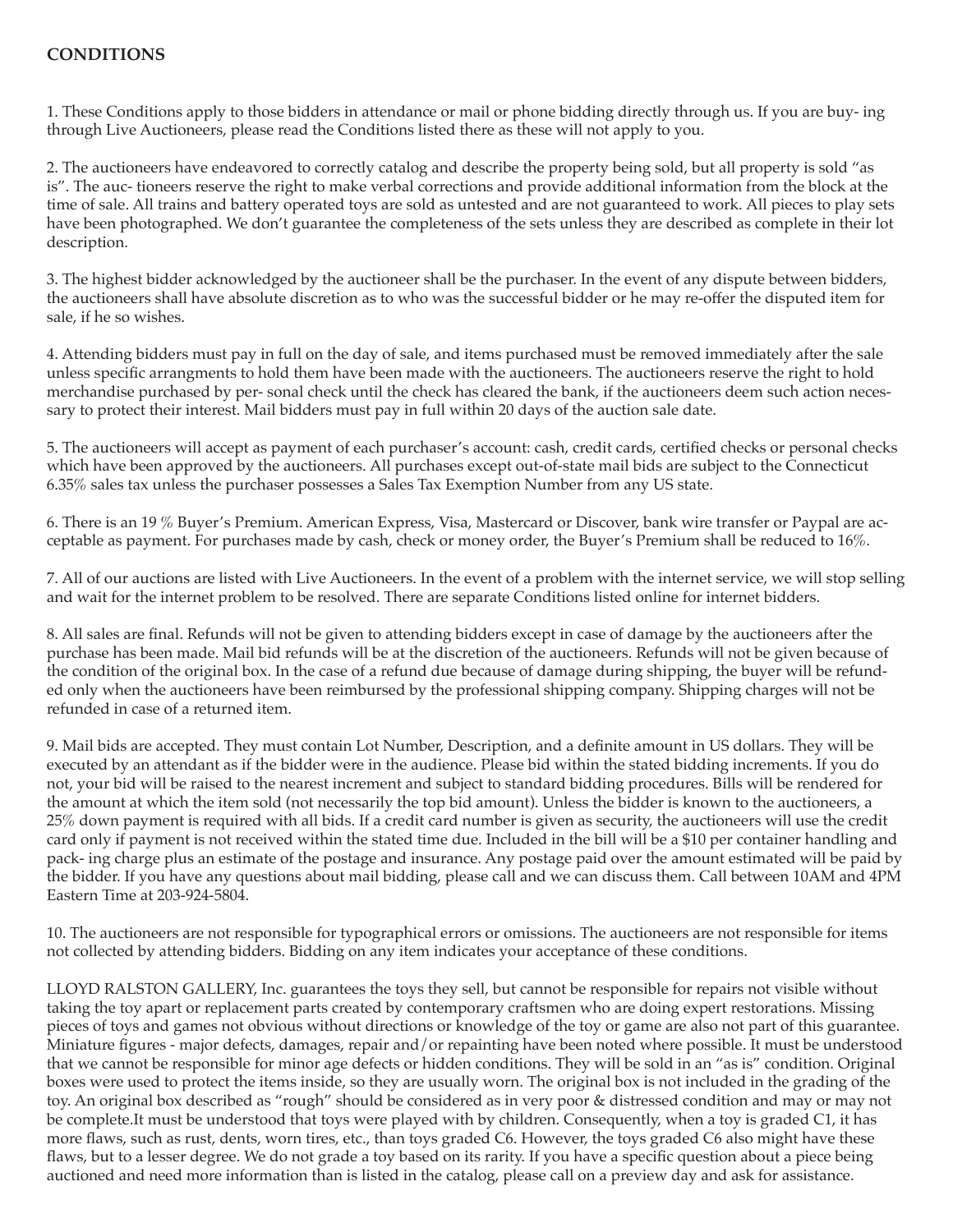001. CORGI GS #1 CAR TRANSPORTER, Carrimore car transporter w/205 Riley Pathfinder, 302 MG, 204 Rover, 300 Austin Healey, orig set box, insert & spacers minor wear, C8-9.

002. MARKLIN 5538 RANGIER KROKODIEL LOCO, ga 1, correct w/1 pantagraph, mounted on display board, orig box & insert, C8.

003. 3 MARKLIN FREIGHT CARS, ga 1, 5820, 5888, 5880, orig boxes & inserts, C9.

004. DINKY 903 FODEN FLAT TRUCK, w/tailboard, blue & orange, orig box minor wear, C9.

005. TOOTSIETOY LASALLE ROAMER SET, red, 712 LaSalle, 1044 Roamer Trailer, surface oxidation on base,  $C6-7.$ 

006. MTH 20-2243-1 CANADIAN NATIONAL ABA DIESEL SET, O ga, orig box & inserts minor wear, C9.

007. 4 HOT WHEELS RED LINES, chrome, 2 Steam Rollers, 2 P-911's, made in Hong Kong, C8.

008. JOUSTRA 2004 GREYHOUND BUS, litho tin, windup working, 5 1/2 in long, driver & roof passengers move, C7.

009. 4 CORGI VEHICLES, 1147, 1151, 1146, 1161, orig boxes minor wear, C8-9.

010. MARKLIN TRAIN SET, O ga, R920 loco, green, windup working, w/929/o tender, green, 17540 baggage, roof restored, 17530 Mitropa sleeper, 17510 coach, 4 touch up spots on roof, C5-6.

011. 4 FRENCH DINKY VEHICLES, 24L Citroen DS19, 245 Simca 8 Sport, 24T Citroen 20V, 24N Citroen 11BL, C7-8.

012. TOOTSIETOY 613 GRAHAM, 2-tone green, tires have cracks, C7.

013. MTH PRR TRAIN SET, O ga, 30-1118-1 PRR loco & tender w/cars 30-7454, 30-7426, 30-74130, 30-7460, 30-74150, 30-74150, orig boxes some worn, w/inserts, C8-9.

014. 4 HOT WHEELS RED LINES, Emergency Squad, Ramblin Wrecker, Ranger Rig, Backwoods Bomb, all made in Hong Kong, C7-8.

015. CHAMPION MOTORCYCLE, painted cast iron, 7 in long, C7.

016. 2 CORGI VEHICLES, 246 Chrysler Imperial, 263 Rambler Marlin, orig boxes, C9.

017. MARKLIN 3481 TEXAS & PACIFIC DIESEL LOCOS, HO ga, orig box & insert, C8-9.

018. DINKY 504 FODEN TANKER, 2-tone blue, orig box minor wear, C9.

019. 2 TOOTSIETOY OLDSMOBILES, 6301 in orange & black, 6306 in blue & tan, C7-8.

020. MTH 20-2176-1 NYC ABA DIESEL SET, O ga, orig boxes & inserts, C9.

021. 5 HOT WHEELS RED LINES, green Mighty Maverick & Carabo, orange Doozie, made in Hong Kong, magenta Grass Hopper & Carabo, made in USA, C7-8.

022. MECCANO #O AEROPLANE OUTFIT, litho tin, Seaplane, 11 in wingspan, w/wrenches & worn instructions, C6-7.

023. 2 CORGI VEHICLES, 204 Rover, 90 Saloon, 303S Mercedes Benz 300SL, orig boxes minor wear, C9.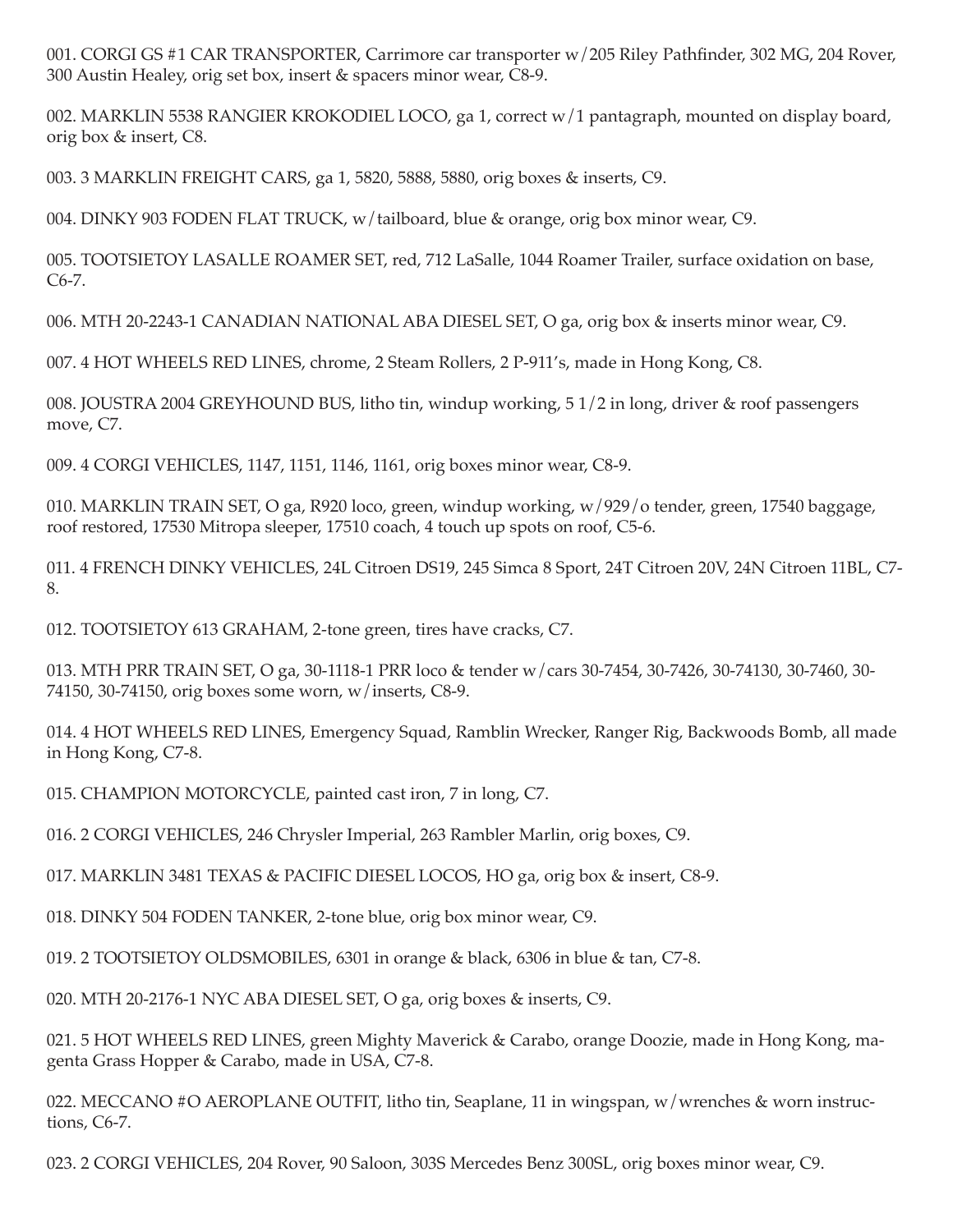024. MARKLIN 55901 DG CLASS 01 LOCO & TENDER, ga 1, 4-6-2 loco, mounted on display board, w/MFX, sound & smoke, orig box & insert minor wear, C8.

025. 3 MARKLIN PASSENGER CARS, ga 1, 58021, 58051, 58041, orig boxes & inserts minor wear, C8.

026. 4 DINKY VEHICLES, 140B Rover 75, 408 Hillman Minx, 140A Austin Atlantic, 14A BEV Electric Truck, minor scratches & chips, C6-7.

027. 7 SILVER TOOTSIETOYS, 235, 121, 234, 118, 231, 123, 230, C5-6.

028. MTH CN-005 NABISCO LOCO & TENDER, O ga, w/sound & smoke, orig box & insert, C9.

029. 6 HOT WHEELS RED LINES, yellow Swinging Wing, red Jet Threat, made in Hong Kong, aqua & gold Spittin Image, green Peeping Bomb, rose Rocket Bye Baby, made in USA, C7-8.

030. 2 TOY SUBMARINES, JEP Corsair, handpainted tin, 16 in long, Wolverine Submarine, litho tin, 13 in long, both are windup working, C6-7.

031. 2 CORGI VOLKSWAGEN VANS, 441 Toblerone, 2 paint chips on roof, 356 Army Personnel, orig boxes minor wear, C8.

032. MARKLIN 2587 LOCO SET, O ga, handpainted tin, w/3-axle tender, windup working, overall paint is crackled, C6.

033. 5 DINKY VEHICLES, 29C Doubledecker Bus, no decals, 30E Breakdown Truck, 33A Mechanical Horse, 280 Delivery Van, 34B Royal Mail, minor chips & scratches, C6-8.

034. TOOTSIETOY 513 GRAHAM, orange & brown, tires have minor wear, C6-7.

035. MTH SANTA FE TRAIN SET, O ga, MT-2077LP SF diesel w/cars 20-98103A, 20-98103C, 20-90029C, orig boxes & inserts minor wear, C8-9.

036. 6 HOT WHEELS RED LINES, blue Rocket Bye Baby, red The Hood, magenta Peeping Bomb, rose Splittin Image, Antifreeze Peeping Bomb, all made in USA, red Jet Threat, made in Hong Kong, C7-8.

037. MINIC 62M FIRE ENGINE, red, windup working, missing bell, orig plastic ladder replaced with die cast ladder, orig box minor wear, C8.

038. CORGI GS 17 LAND ROVER & FERRARI ON TRAILER, orig box & insert minor wear, C9.

039. MARKLIN DA846-3 TRAIN SET, HO ga, DA800 loco & tender, 346/4 baggage, 346/1 coach, 346/2 diner, w/ track, orig set box minor wear, C7-8.

040. DINKY 531 LEYLAND COMET LORRY, red & yellow, 2 tires flat, orig box minor wear, C8.

041. 3 TOOTSIETOY VEHICLES, 1947 Kaiser, green, 1949 Buick, blue, 1947 Diamond T Dump, C9.

042. MTH SOUTHERN PACIFIC TRAIN SET, O ga, 20-2233-1 SP diesel w/cars MT7201, 30-74160, MT-7300, MT-7301, MT7504, MT-7604, 33-7408, orig boxes & inserts minor wear, C8-9.

043. 6 HOT WHEELS RED LINES, purple Python, rose Beatnik Bandit, red Silhouette, hot pink Python, these made in USA, purple Silhouette & Python, Hong Kong, C7-9.

044. MINIC ROLLS ROYCE 35M TOURER, handpainted tin, windup working, prewar, restored, C9.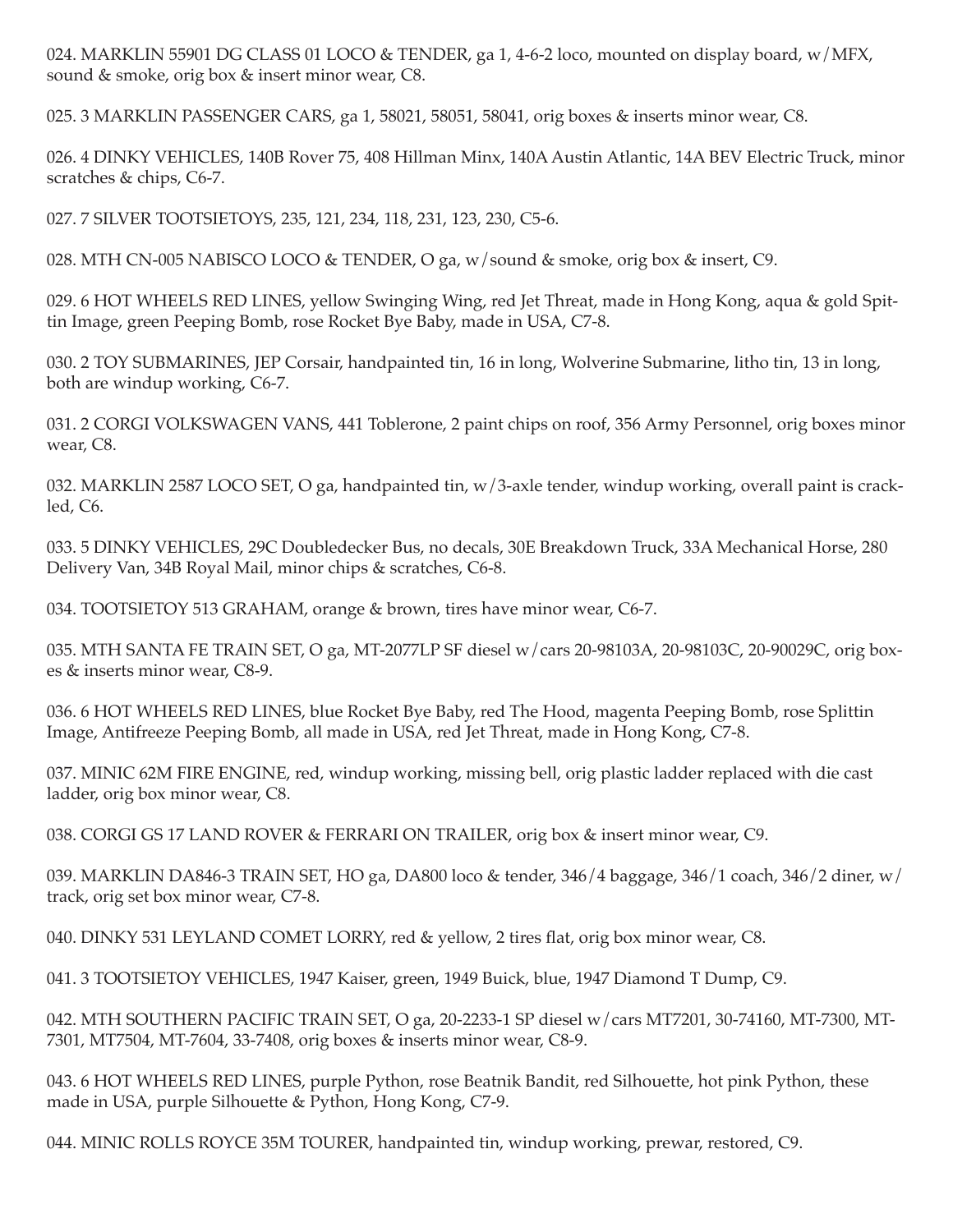045. CORGI 1105 CARRIMORE CAR TRANSPORTER, 1 side mirror missing, orig box & inserts, C9.

046. MARKLIN MAXI 54561 DB LOCO & TENDER, ga 1, 4-6-2 loco, mounted on display board, w/sound & smoke, missing 2 brake shoes, orig box minor wear, C8.

047. MARKLIN 58031 DB PASSENGER SET, ga 1, 1 truck is missing a side frame, orig box & insert minor wear,  $C8.$ 

048. DINKY 930 BEDFORD PALLET JEKTA VAN, working, w/3 pallets, yellow & orange, small paint chips on front, factory touch up on hood, orig box minor wear, C8.

049. TOOTSIETOY 715 LASALLE, green, C7-8.

050. MTH TRAIN SET, O ga, 30-1146-1 NYC Hudson steam loco & tender, 20-80005B New Haven 2-car passenger car set, 20-80005D G ga tank car, orig boxes & inserts minor wear, C8-9.

051. 4 HOT WHEELS RED LINES, Large Charge, Alive 55, Super Van, Steam Roller, all are super chromes, made in Hong Kong, C7-8.

052. 4 MINIC VEHICLES, litho tin, 31M Tank Truck, 32M Dust Bin Truck, 29M Loud Speaker Auto, incom, 23M Tipping Truck, all are windup working, tires worn, 2 tires missing, C5-7.

053. 2 CORGI VEHICLES, 428 Smiths Ice Cream Van, w/paint chips, 436 Citroen Safari, 2 paint chips on roof, orig boxes minor wear, C6-8.

054. BING ENGLISH TRAIN SET, O ga, litho tin, 3660 loco, windup working, w/4-wheel tender, 8-door first class coach, baggage, roof repaired, 6-door coach, roof replaced, C6-7.

055. 4 DINKY VEHICLES, 25F Market Gardeners Van, missing 1 headlight, 25A Wagon, missing headlights, 751 Lawn Mower, 25S 6-wheel Wagon, minor scratches, C7-8.

056. 2 TOOTSIETOY MACK TRUCK SETS, 170 Interchangeable Mack w/3 different bodies, 4670 REA in green & A&P in red, C6-8.

057. 6 MTH SANTA FA BLUE GOOSE COACHES, O ga, MT-6018 4-car set, MT-6118 2-car set, orig boxes & inserts minor wear, C9.

058. 5 HOT WHEELS RED LINES, red Hot Heap, Creamy Pink Power Pad, red Swinging Wing, all made in USA, green Short Order, made in Hong Kong, C7-8.

059. MINIC ROLLS ROYCE 42M SEDANCA, handpainted tin, windup working, prewar, C6.

060. 3 CORGI MINI COOPERS, 339 Monte Carlo, 2 #227 Mini Coopers w/racing flags & numbers, some decal edge wear on all cars, C8.

061. MARKLIN TRAIN SET, HO ga, CE800 loco w/cars 4004, 310, 4508, 315/4G, w/orig box, 4507, 4511, 4616, 314E, 4510, 4611, missing hook, C5-6.

062. DINKY 919 GUY VAN GOLDEN SHRED, rear doors intact, orig box minor wear, C9.

063. TOOTSIETOY GRAHAM, red & orange, Bild-A-Car, C6-7.

064. MTH SANTA FE TRAIN SET, O ga, 30-1140-0 SF Northern steam loco & tender, w/cars 30-7615, 30-7621, 30-7611, 30-7629, orig boxes & inserts minor wear, C8-9.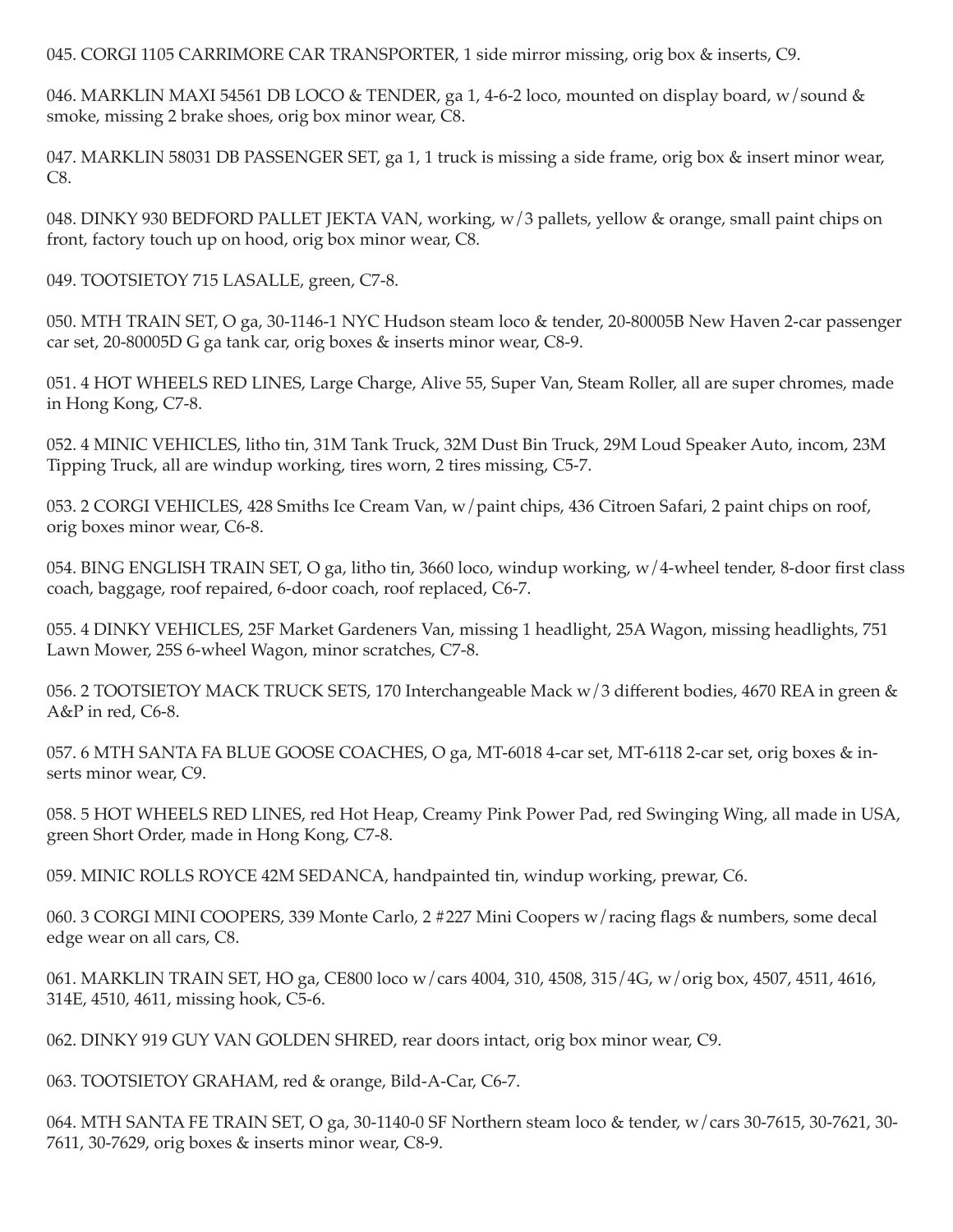065. 5 HOT WHEELS RED LINES, orange Highway Robber, gold chrome Roger Dodger, purple Cool One, Farb Myles Ahead, all made in Hong Kong, purple Silhouette, made in USA, C7-8.

066. 4 MINIC VEHICLES, litho tin, 2M Ford Van, 11M Caterpillar, missing treads, 33M Road Roller, 21M Transport Truck, rear doors intact, all are clockwork working, C5-7.

067. 2 CORGI VEHICLES, 438 Land Rover, 458 ERF Earth Dumper, orig boxes, C8-9.

068. MARKLIN 5756 KROCODILE LOCO, ga 1, mounted on display board, 1 handrail broken, 1 handrail missing, orig box & insert minor wear, C8.

069. 3 MARKLIN FREIGHT CARS, ga 1, 58713, 5422, 58265, orig boxes & inserts, C9.

070. 3 DINKY VEHICLES, 29B Streamlined Bus, 30B Rolls Royce, 36B Bentley, minor chips, C7-8.

071. 2 TOOTSIETOY CADILLACS, 6104 in blue & tan, 6106 in orange & blue, C6.

072. MTH 20-3032-1 NICKEL PLATE RD LOCO & TENDER, O ga, w/smoke & sound, orig box & insert, C9.

073. 6 HOT WHEELS RED LINES, green Firebird, red Volkswagen, red AMX, rose Eldorado, all made in USA, copper Mustang, green TNT Bird, made in Hong Kong, C7-8.

074. MINIC 78M POOL PETROL TANKER, handpainted tin, windup working, prewar, small dent in hood, C7.

075. 2 CORGI VEHICLES, 228 Volvo P1800, 237 Oldsmobile Sheriff's Car, orig boxes, C9.

076. MARKLIN SENATOR TRAIN SET, HO ga 39100 & 41100, orig boxes & inserts, C8-9.

077. DINKY 514 GUY VAN LYONS SWISS ROLLS, minor paint chips, orig box minor wear, C7.

078. TOOTSIETOY 5100 AIRPORT SET, contains litho tin hangar w/4649 Tri-Motor in black, orig box minor wear,  $C7-8.$ 

079. MTH 20-4057 LONG ISLAND 5-CAR SET, O ga, orig boxes & inserts, C8-9.

080. 6 HOT WHEELS RED LINES, 2 Paramedic Vans, blue Breakaway Bucket, Racer Rig, Crew Car, Fuel Tanker, all made in Hong Kong, C6-7.

081. 3 AUTO AUTOS, litho tin, windup working, Distler Wanderer, 9 1/2 in long, 3 speeds, missing plastic windshield, Gama 100 Buick, 6 1/2 in long, CKO 358 Cabrio Flip Car, 6 in long, all are windup working, C5-6.

082. 2 CORGI VEHICLES, 240 Ghia Fiat 600, 430 Bermuda Taxi, minor paint chips, orig boxes minor wear, C8-9.

083. MARKLIN 5517 LOCO, ga 1, silver E91 loco, mounted on display board, digital & sound, orig box & inserts, C8.

084. 3 MARKLIN FREIGHT CARS, ga 1, 5807, 5806, 5831, orig boxes & inserts, C9.

085. 4 DINKY VEHICLES, 582 Pullmore Car Transporter, in 2 pieces, 571 Coles Crane, 401 Fork Lift, 1 fork bent, 418 Leyland Comet Pick Up, C5-6.

086. TOOTSIETOY 515 GRAHAM, brown, C6-7.

087. MTH UNION PACIFIC TRAIN SET, O ga, 30-1139-1 Forty-Niner loco & tender w/cars 30-74105, MT-7302, MT-7202, MT-7702, MT-7102, orig boxes & inserts minor wear, C9.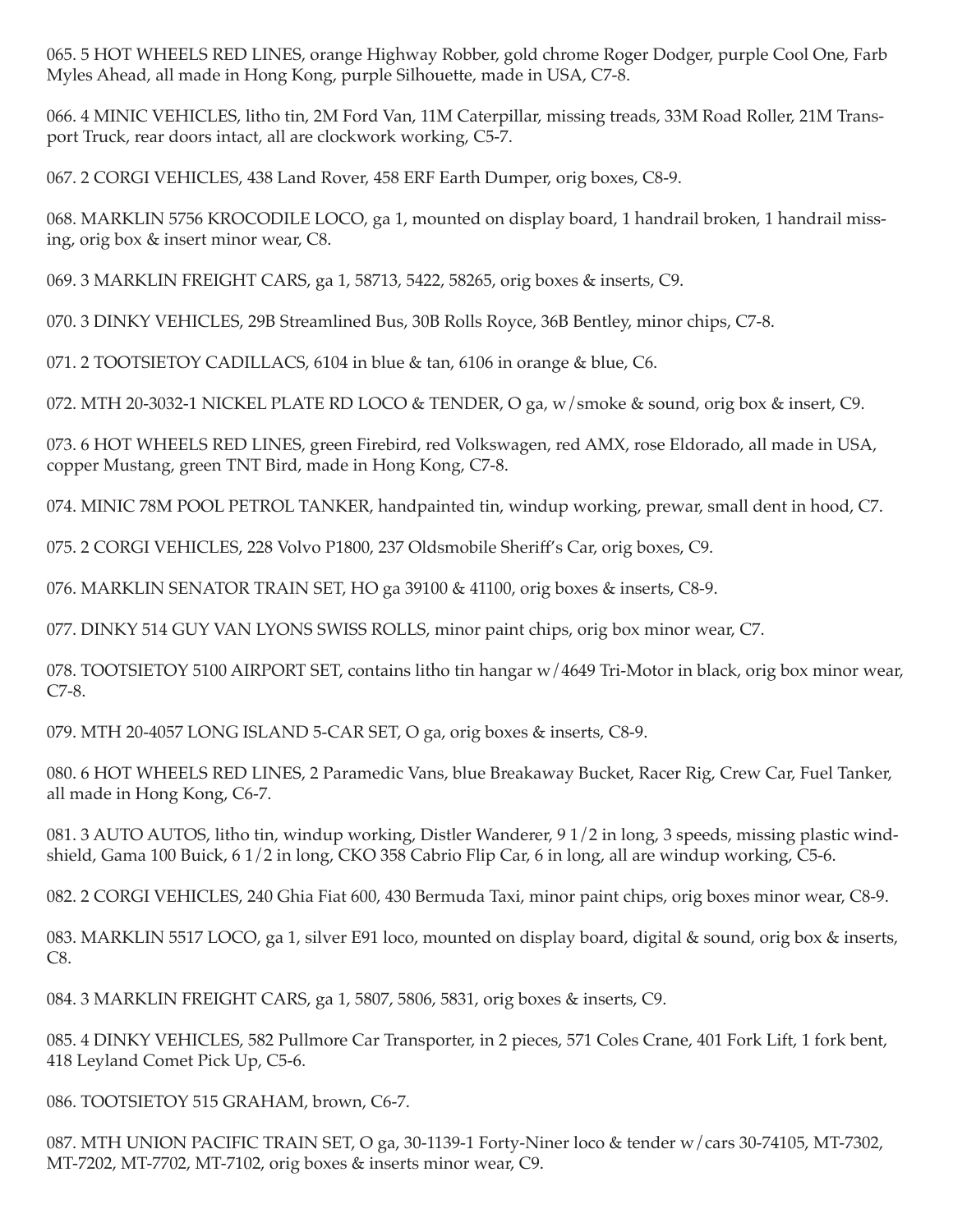088. 5 HOT WHEELS RED LINES, olive Ford Vicky, gold Hot Head, both made in USA, Red Baron, red Hot Heap, yellow Sir Rodney Roadster, these made in Hong Kong, C6-8.

089. 3 DUX AUTOS, litho tin, windup working, maroon split-window Volkswagen, blue Borgward, orange Veritas, all are complete, windups working,  $41/2$  to  $51/2$  in long, w/keys & instruction sheet, C5-6.

090. 2 CORGI VEHICLES, 248 Chevy Impala, 263 Rambler Marlin Fastback, orig boxes, C8-9.

091. BING PENNSYLVANIA TRAIN SET, O ga, gray, cast iron electric loco w/2395 combine, 105 coach, 250 obsv, paint flaking on roof, C6-7.

092. 2 DINKY SALOON CARS, 161 Austin Somerset, red 156 Rover 75, 2-tone green, orig boxes minor wear, C8-9.

093. 2 TOOTSIETOY BUICKS, 6005 in red & black, 6004 iin orange & blue, C7-8.

094. MTH SANTA FE TRAIN SET, O ga, 715 GP9 diesel w/cars 30-7431, MT-7303, MT-7202, MT-7203, MT-7803, MT-7703, MT-7103, orig boxes & inserts minor wear, C8-9.

095. 5 HOT WHEELS RED LINES, hot pink Tri Baby, Creamy Pink & Antifreeze Twin Mill, all made in USA, lime Tri Baby, orange Twin Mill, both made in Hong Kong, C7-8.

096. PRAMETA MERCEDES 300, green, die cast w/plastic hood ornament, 5 1/2 in long, windup working, C7-8.

097. CORGI 1126 ECURIE ECOSSE RACING CAR TRANSPORTER, blue, orig box minor wear, C8-9.

098. MARKLIN 39804 DIESEL LOCO, HO ga, orig box & insert, sleeve has minor water damage, C8-9.

099. 4 DINKY TRUCKS, 25E Tipper, brown, 25B Covered Wagon, green, 25D, Petrol Tank Wagon, green, 25E Tipping Wagon, tan, all have an open chassis, C7-8.

100. TOOTSIETOY 512 GRAHAM, 2-tone blue, tires worn, C6-7.

101. ALL AMERICAN TIMBER TOTER TRUCK, die cast cab, paint flaking, 38 in long, missing timber, C5.

102. 7 HOT WHEELS, 2 Poison Pintos, 3 Plymouth Funny Cars, Monte Carlo, Mustang Funny Car, made in Hong Kong & Malaysia, C6-8.

103. WEEDEN STEAM ENGINE OUTFIT, 702 Steam Engine, missing cord, 9 in tall, minor usage, #1 Shafting, 67 Circular Saw, 69 Stamp Mill, 85 Trip Hammer, all circa 1930s, C7-9.

104. CORGI 259 LE DANDY COUPE, maroon, Henri Chapron body on Citroen DS chassis, orig box, C9.

105. MARKLIN 55981 BADEN LOCO & TENDER, ga 1, mounted on shipping board, blue loco & tender, orig box & insert minor wear, C8.

106. 2 MARKLIN PASSENGER CARS, ga 1, 58111, 58092, orig boxes & inserts, C9.

107. DINKY 161 AUSTIN SOMERSET SALOON, red & yellow, orig box rough, C9.

108. TOOTSIETOY 4630 JERMYN BROTHERS, maroon Federal Van, C7.

109. SMITH MILLER MIC TOW TRUCK, die cast, 16 in long, minor decal wear, C5-6.

110. 5 HOT WHEELS RED LINES, aqua Fleetside, yellow Seasider, both made in USA, green Poison Pinto, blue Moving Van, gold Deora, these made in Hong Kong, C7-8.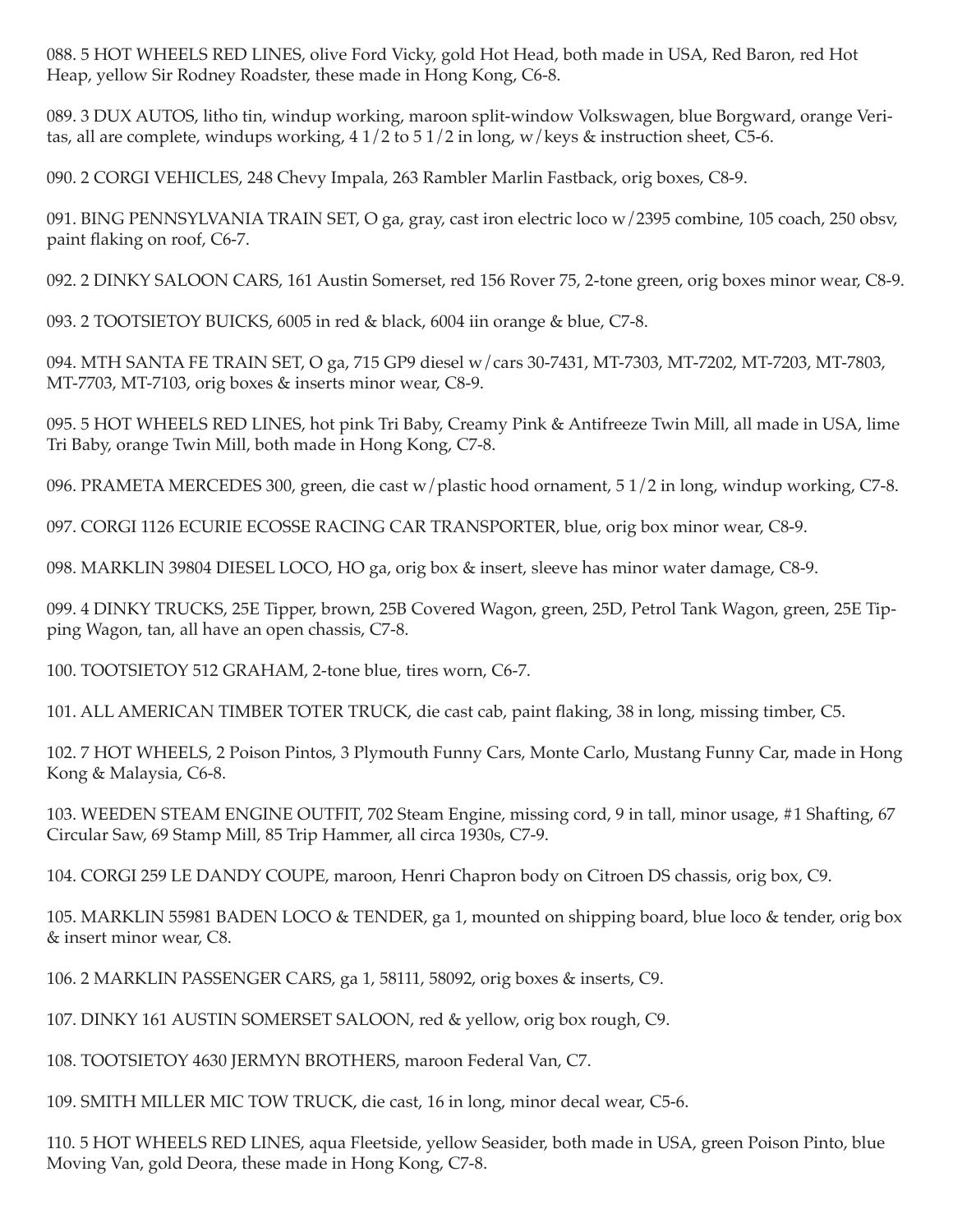111. 2 SCHUCO RACERS, 1040 Micro-Racer, 1070 GP Racer, windups working, orig issues, C7.

112. CORGI 316 NSU SPORT PRINZ, magenta, orig box minor wear, C9.

113. BING TRAIN SET, O ga, litho tin, Windcutter loco, green, windup working, missing whistle on top of cab, touch up spots, 4-wheel tender, 4-door baggage, roof restored, dining coach w/interior & 2 passengers, sleeping coach w/interior, C5-6.

114. 6 DINKY TOYS, 23J HWM, 23F Alfa Romeo, 23H Ferrari, 2 #42B Police Patrols, 35B Racer, C5-6.

115. 2 TOOTSIETOY BUICKS, 6001 in tan & blue, 6003 in orange & black, C7-8.

116. SMITH MILLER MACK AERIAL FIRE TRUCK, die cast, 35 in long, ladder not working, missing 1 brass handle, 1 outrigger broken, silver paint embellishment on truck, C5-6.

117. 6 HOT WHEELS RED LINES, chrome, yellow & dark yellow Rock Busters, orange Dump Truck, lime Cement Mixer, blue Moving Van, all made in Hong Kong, C7-8.

118. MARX & SAUNDERS VEHICLES, plastic, Marx Wrecker w/tools, 91/2 in long, Saunders 400 Hot Rod, friction working, 7 in long, orig boxes minor wear, C8-9.

119. CORGI 301 TRIUMPH TR2 SPORTS CAR, cream, small blemish on trunk lid, orig box, C9.

120. MARKLIN 37355 DOUBLE DIESEL ENGINES, HO ga, orig box & insert, sleeve has minor water damage,  $C8-9.$ 

121. 4 DINKY VEHICLES, 163 Bristol 450, 167 AC Aceca, 25X Commer Wrecker, 162 Ford Zephyr, C7-8.

122. TOOTSIETOY 1935 FORD FIRE CHIEF CAR, red, sold only in sets, C7.

123. SMITH MILLER 532 MIC LIFT-O-MATIC, die cast, 18 in long, working, silver trim added to engine louvers,  $C5-6.$ 

124. 5 HOT WHEELS RED LINES, lime Dump Truck, blue & aqua Tractors, white Moving Van, red Fire Truck,  $C6-8.$ 

125. 2 MARX RACERS, litho tin, 5 in long, windup working, C7-8.

126. CORGI 227 MORRIS MINI COOPER, competition model, red, orig box, C9.

127. 3 MARKLIN FRIEGHT CARS, ga 1, 58313, 58711, 5427, orig boxes & inserts, C9.

128. 2 DINKY AUTOS, 146 Daimler, 195 Jaguar, orig boxes minor wear, C9.

129. 4 TOOTSIETOY 34 FORDS, 112 Coupe, red, 114 Convertible Coupe, salmon, 111 Sedan, yellow, 115 Convertible Sedan, blue, C5-7.

130. DOEPKE 2014 AERIAL LADDER TRUCK, painted pressed steel, 33 in long, decals intact, ladders working, missing 1 window side frame, red plastic top raising cylinder broken, C5-6.

131. 6 HOT WHEELS RED LINES, magenta AMX, rose Volkswagen, green Mercedes, these made in USA, red Mustang, blue TNT Bird, green Eldorado, these made in Hong Kong, C6-8.

132. 2 SCHUCO 3041 VARIANTOS, litho tin, windups working, C7-8.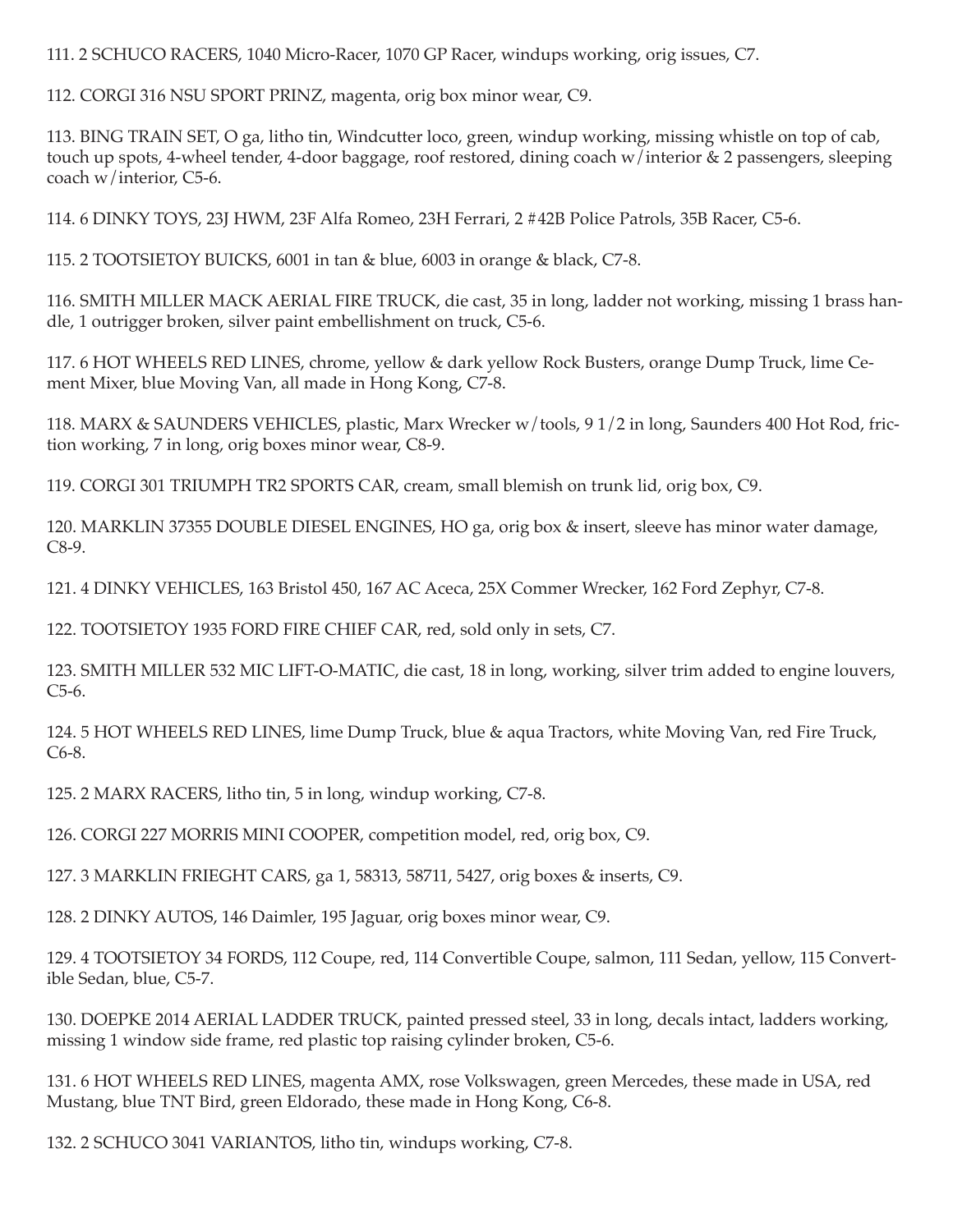133. CORGI 485 MINI COUNTRYMAN SURF CAR, green w/surfboards & surfer, orig box, C9.

134. KBN LOCO & TENDER SET, O ga, 9770-18 4-4-2 electric loco w/6-wheel tender, w/touch up spots, C6-8.

135. 4 DINKY VEHICLES, 480 Bedford Kodak, 109 Austin Healey, 161 Austin Somerset, 440 Studebaker Petrol,  $C6-8.$ 

136. TOOTSIETOY 4630 HOCHSCHILD KOHN VAN, black & yellow advertising van, C6.

137. 2 STRUCTO TRUCKS, painted pressed steel, Hauler, orange, 21 in long, ramp missing tabs, missing 1 hub cap, Aerial Fire Truck, red, 33 in long, missing motor, C5-6.

138. 2 HOT WHEELS RED LINES, 2 Chevy Monza 2+2s, green & chrome, made in Hong Kong, C8.

139. 2 SCHUCO AUTO SETS, Varianto 3010K w/3041 Limo, 3042 Lasto, both windups working, 3000 Telesteering car, prewar, windup working, w/accessories, orig boxes & inserts worn, C7-8.

140. CORGI 317 MONTE CARLO MINI COOPER, red, w/decals, orig box, C9.

141. 3 MARKLIN FREIGHT CARS, ga 1, 58661 BP tank, 58063 tank, 5425 box car, orig boxes & inserts, C9.

142. 4 DINKY AUTOS, 159 Morris Oxford, w/gray hubs, 168 Singer Gazelle, 108 MG Midget, 151 Triumph Sedan,  $C6-8.$ 

143. TOOTSIETOY 806 GRAHAM WRECKER, yellow & black, 2 tires have flat spot, C6.

144. LIONEL 122 STATION, std ga, orig box minor wear, C8.

145. 5 HOT WHEELS RED LINES, 3 Sand Crabs, hot pink, light green & rose, made in USA, 1 is missing its canopy, 2 Dune Daddy autos, green & blue, made in Hong Kong, C7-8.

146. 2 CORGI VEHICLES, 226 Morris Minor, 236 Motor School Car, orig boxes, C9.

147. 4 KBN & KRAUSE FREIGHT CARS, O ga, litho tin, KBN 10-ton crane car & flat car, Krause box car & gondola, C6-7.

148. 2 DINKY VEHICLES, 436 Atlas Copco Compressor Lorry, 134 Triumph Vitesse, orig boxes minor wear, C9.

149. 2 TOOTSIETOY CHEVROLETS, 6203 in orange & blue, 6206 in orange & black, C7-8.

150. AMERICAN FLYER MAROON PASSENGER CARS, std ga, 4040 baggage, 4041 America Pullman, 4042 Pleasant View obsv, orig set box worn, w/2 partial individual boxes, C6-7.

151. 2 CORGI VEHICLES, 490 Volkswagen Breakdown Truck, 486 Kennel Service Wagon, orig boxes, C9.

152. 3 KBN FREIGHT CARS, O ga, litho tin, side opening gondola, box car w/brakeman, high side gondola, C6-7.

153. 3 DINKY MILITARY VEHICLES, 668 Foden Army Truck, 691 STriker Anti-Tank vehicle, 654 Mobile Gun, orig boxes minor wear, C9.

154. AMERICAN FLYER TRAIN SET, S ga, 481 Silver Flash diesel loco, 962 Hamilton vista dome, red, 962 vista dome, orange, 963 Washington obsv, orange, 2 orig boxes only, 1 unmarked, C6-8.

155. 7 TOOTSIETOY ARMY VEHICLES, 4634 Supply Wagon, 4 #4635 Armored Car, 2 #4646 Caterpillar Tractor, 1 missing driver's head, both missing treads, tow hooks intact, C6-8.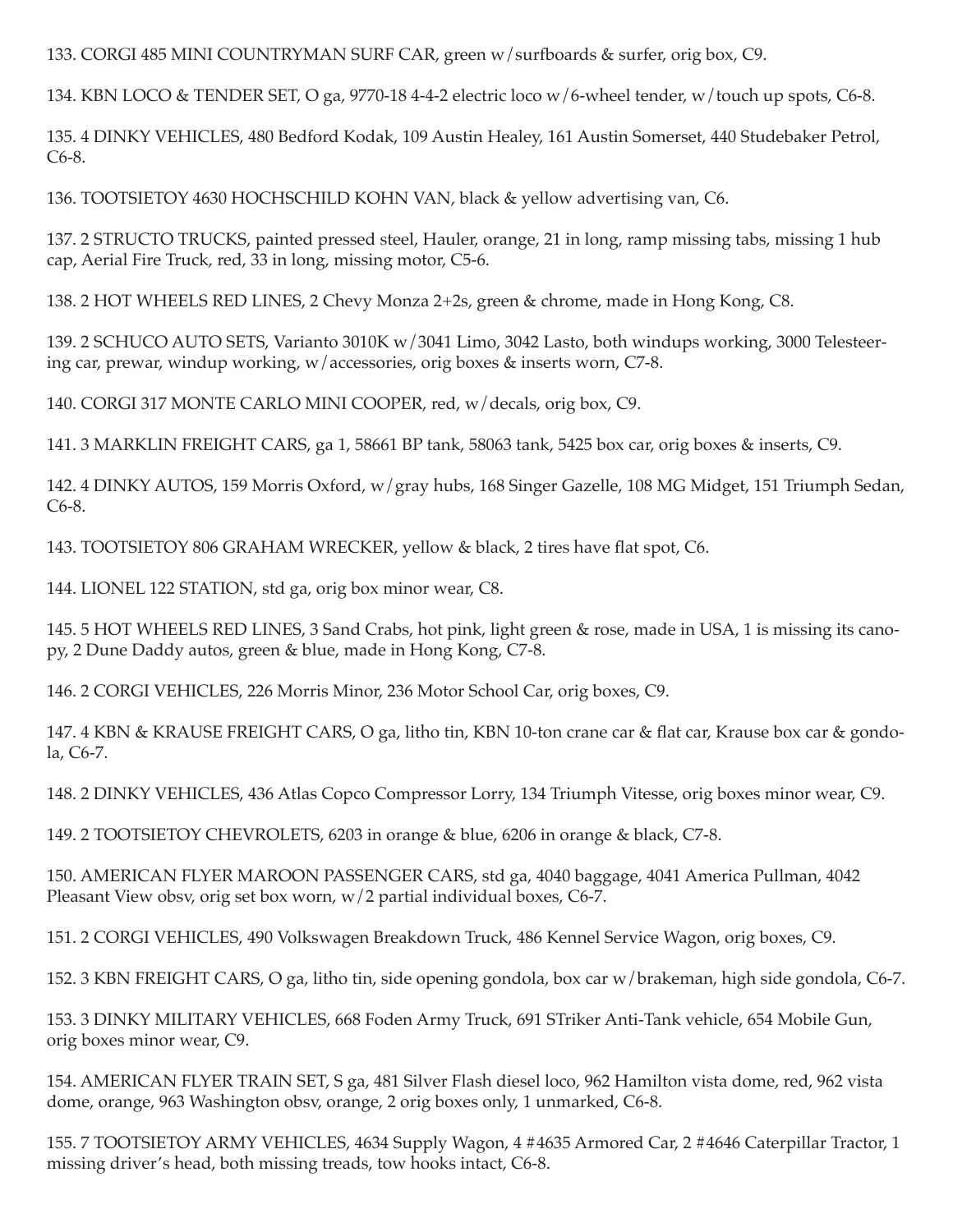156. ELASTOLIN DISPATCH RIDER, composition, 3 1/2 in long, C7.

157. HAUSSER 733 STAFF CAR & FIELD KITCHEN, handpainted tin, Staff car is 8 in long, windup working,  $w/4$  composition figures, field kitchen trailer is 5 in long  $w/2$  pots, C7-8.

158. LINEOL & HAUSSER SEARCHLIGHTS, handpainted tin, Lineol 5/302 searchlight, battery operated, 5 in tall, orig box, Hausser 300/35 searchlight, 4 1/2 in tall, orig box, 2 Hausser searchlights, 4 1/4 in tall, C7-8.

159. HAUSSER 88mm AA GUN, handpainted tin, 12 1/2 in long, complete & working, w/searchlight, 3 in tall,  $C6-7.$ 

160. LINEOL BRITISH ARMY SUPPLY WAGON, handpainted tin, w/composition horses & soldiers, w/opening tailgate, C8.

161. 6 HOT WHEELS RED LINES, blue American Victory, orange P0917, both made in Hong Kong, red & orange Ferrari 312P's, gold & green Ford J Cars, made in USA, C7-8.

162. 4 JOHAN CHRYSLER PROMOS, 1959 Plymouth Fury, window glass frosted, 1958 New Yorker, 1957 DeSoto Sportsman, 1957 New Yorker, all are friction working & have a body warp, C6-8.

163. 4 MATCHBOX MOKOS, 41A1, missing 1 decal, w/worn orig box, 42A1, w/decal chips, 1B1, 31A1, 5A1, rest orig boxes minor wear, C7-8.

164. CORGI 1126 ECURIE ECOSSE TRANSPORTER, blue, C9.

165. MARKLIN 3315 LOCO & TENDER, HO ga, orig box & inserts minor wear, sleeve has water damage, C8-9.

166. FRENCH DINKY 572 BERLIET DUMP TRUCK, dump working, w/road sign, orig box & insert minor wear,  $C9.$ 

167. LIONEL 1000 ELECTRIC PASSENGER CAR, 27/8 ga, powered, this is a reproduction by James Cohen, C9.

168. LIONEL 800 ELECTRIC BOX CAR, 27/8 ga, powered, this is a reproduction by James Cohen, C9.

169. TOOTSIETOY 4630 LAUNDRY VAN, blue, C8-9.

170. BRITAINS 34 GRENADIER GUARDS, ca 1905, oval bases, Volley Firing, 9 figures w/officer, C5.

171. 6 HOT WHEELS MARVEL RED LINES, 5 Super Heroes, C7-8.

172. 4 AMT PROMOS, 1953 Studebaker Commodore, 1954 Pontiac, 1958 Buick, 1 fender marker light broken, 1955 Cadillac, missing hood ornament, all are friction working, some body warpage, C6-8.

173. 6 MATCHBOX VEHICLES, 41A1, 30A3, 4A1, 42A1, 45A2, 36A1, C8.

174. CORGI LOT, 262 Lincoln Continental Limo, orig box worn, 1401 Elevating Service Ramp, orig box minor wear, 1450, 1451 & 1452 Tire Sets, orig boxes minor wear, C8.

175. 8 MARKLIN & BING FREIGHT CARS, O ga, Marklin 1746G CIWL dining car, 1886 Mitropa sleeper, 17540 baggage, Bing baggage, box car, milk car, 20508 baggage, tank car, C5-7.

176. 2 DINKY AUTOS, 136 Vauxhall Viva, blue, 141 Vauxhall Victor Estate Car, yellow, orig boxes minor wear, C9.

177. LIONEL #4 TROLLEY, std ga, twin motor, this is a reproduction by James Cohen, C9.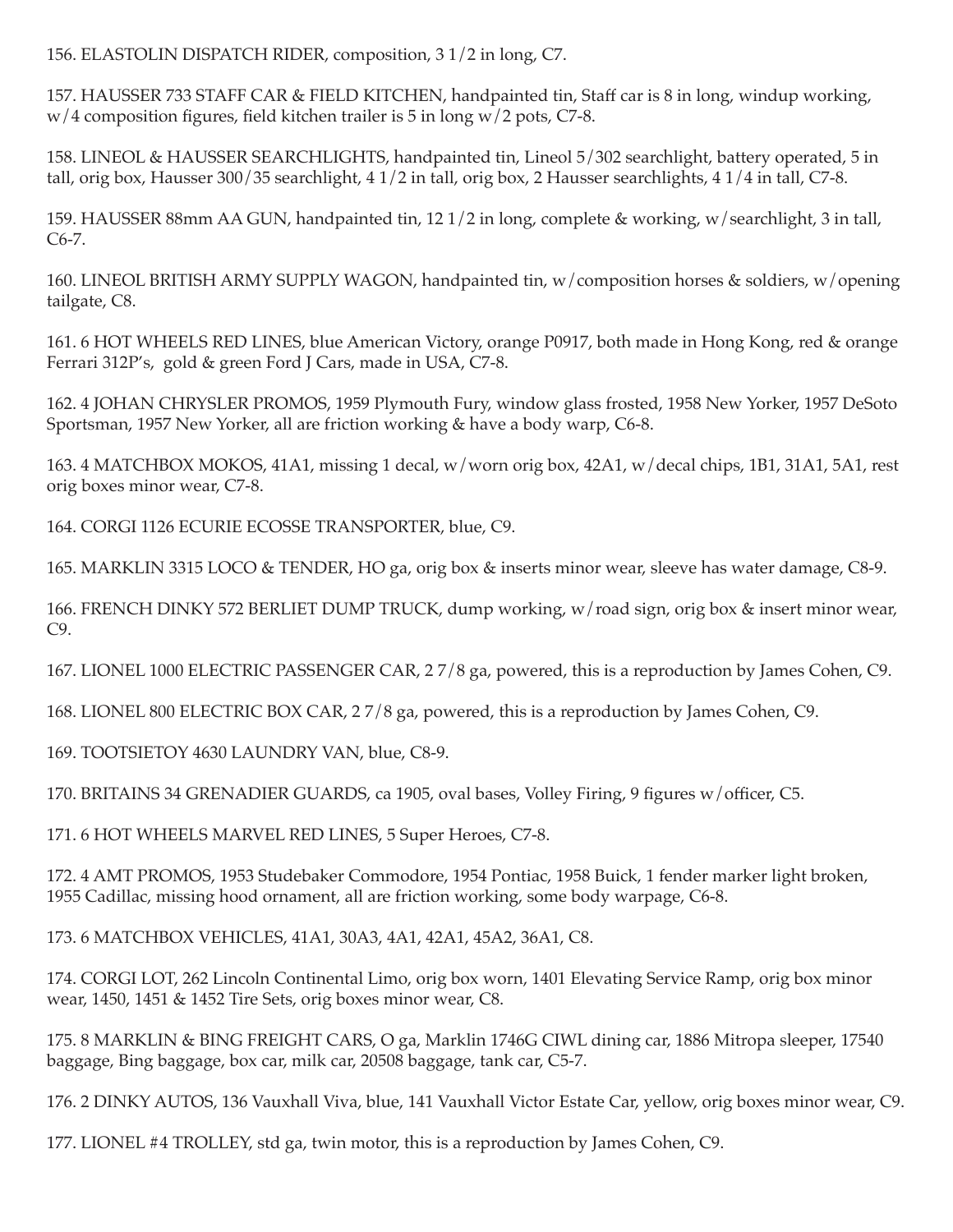178. LIONEL SUMMER TROLLEY SET, std ga, 101 Power Car, 1100 Trailer, these are both reproductions by James Cohen, C8-9.

179. TOOTSIETOY 809 CAMOUFLAGED AMBULANCE, grille replaced, C9.

180. 14 MANOIL SOLDIER, green helmets, C6-8.

181. 7 HOT WHEELS, 3 Monte Carlo Stockers, Corvette, Oldsmobile Taxi, 2 Camaros, all made in Malaysia or Hong Kong, C7-9.

182. 4 AMT PROMOS, 1954 Buick Roadmaster, 1949 Ford, 1949 Plymouth Special, windup not working, 1953 Pontiac Chieftain, rest are friction working, some body warps, C5-6.

183. 4 MATCHBOX MOKOS, 1B2, 5A1, 20A2, 22A1, orig boxes minor wear, C7-8.

184. 2 CORGI ACCESSORIES, 1501 Racing Drivers & Pit Mechanics, 606 Corgi Lamp Standards, orig boxes & inserts, C9.

185. BING LOCO, O ga, electric, 4-4-4, handpainted tin, missing 2 ornamental weights on 1 side of loco, C6-7.

186. 2 FRENCH DINKY MILITARY TRUCKS, 824 Gazelle Berliet Truck, 818 All Terrain Berliet Truck, orig boxes minor wear, C8-9.

187. LIONEL 238E PRR TORPEDO, O ga, 238E loco, 265T tender, both are old repaints, C6.

188. 4 LIONEL FREIGHT CARS, O ga, 2655 box car, 2653 gondola, 2656 cattle, 2657 caboose, all are rubberstamped, C5-7.

189. 10 TOOTSIETOY ARMY VEHICLES, 7 #4643 Mack AA Trucks, 3 #4644 Mack Searchlight Truck, 6 are camouflaged, C6-9.

190. BRITAINS 101 BAND OF THE LIFE GUARDS, prewar, 12 mounted figures, C6-7.

191. 95 HOT WHEELS BUTTONS, litho tin, C6-9.

192. 4 AMT FORD PROMOS, 1957 Fairlane, 1951 Custom, 1958 Continental, 1953 Custom Line, all are friction working, minor body warps, C5-7.

193. 7 MATCHBOX VEHICLES, 9B1, 4B1, 2A2, 46A2, 51A2, 44A1, 22A1, C8.

194. CORGI GS38 RALLYE MONTE CARLO SET, includes Mini Cooper, Rover & Citroen, orig box & display insert, box worn, C7-9.

195. MARKLIN 39911 UP CHALLENGER LOCO & TENDER, HO ga, orig box, wooden display box & inserts,  $C9.$ 

196. 2 DINKY AUTOS, 407 Ford Kenwood Transit Van, 960 Lorry-Mounted Concrete Mixer, orig boxes worn, C8-9.

197. LIONEL 1912 SPECIAL, std ga, twin motors thin rim, this is a reproduction by James Cohen, C9.

198. 6 LIONEL FREIGHT CARS, std ga, 11 flat w/handrails, 11 flat, 12 gondola, 13 cattle, 14 box car, 17 caboose, all are reproductions by James Cohen, C8-9.

199. TOOTSIETOY 4630 GROCERY VAN, green, C8-9.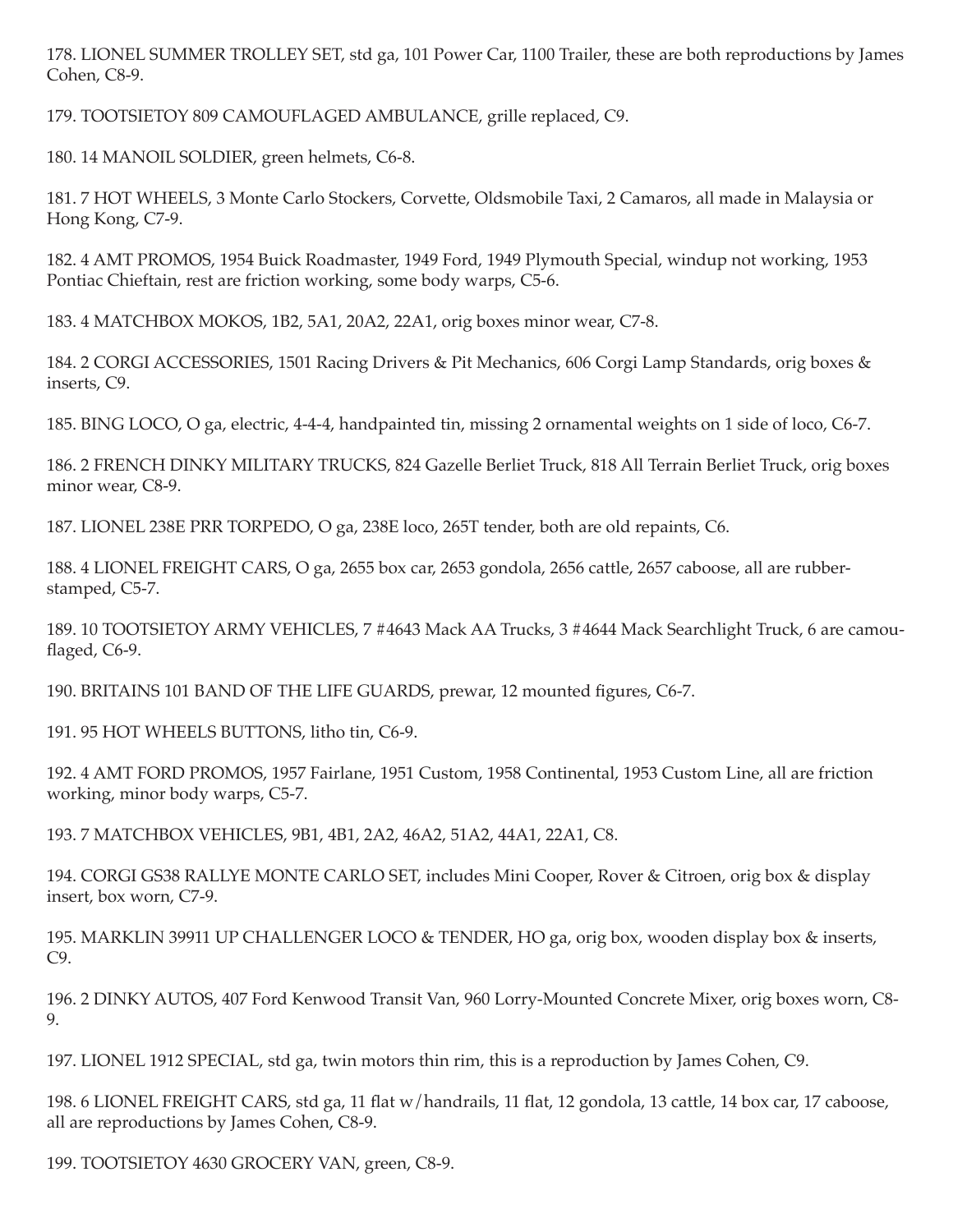200. 16 DIMESTORE SOLDIERS, 10 Manoil, 6 Barclay, C5-7.

201. MTH AMTRAK TRAIN SET, O ga, 20-5505-1 AEM-7 loco w/20-6531 set of 4 Amtrak NW Corridor coaches, orig boxes & inserts, C9.

202. 4 MPC PROMOS, 1974 Vega, missing rear bumper, 1975 Pontiac Firebird, rear bumper broken, 1972 Gran Torino, 1972 Impala, C7-8.

203. 6 MATCHBOX MOKOS, 13A1, 3A1, eyehole broken, 4B1, orig box missing 1 flap, 8A3, 1 tread broken, 14A1, 23B1, hitch broken, orig boxes minor wear, C6-7.

204. 2 CORGI VEHICLES, 263 Rambler Marlin, 325 Ford Mustang, orig boxes & inserts, C9.

205. MARKLIN 1980 JUNKERS JU52 AIRPLANE, painted pressed steel, 22 1/2 in wingspan, windup working, missing 1 steel pin used in flap on wing, orig box & insert minor wear, C8.

206. FRENCH DINKY 575 SNCF PANHARD TRUCK, blue, C8.

207. LIONEL 260E LOCO & TENDER, O ga, 260E loco, 260T tender, both are restored, C8-9.

208. TOOTSIETOY 6015 LINCOLN ZEPHYR, yellow, rear tires have flap spot, C6.

209. MIGNOT SET 22 VOLUNTEERS MARCHING, 12 figures w/officer, drummer & flag bearer, 2 figures have repainted rifles, 1 missing rifle, C5-6.

210. LIONEL CANADIAN PACIFIC TRAIN SET, O ga, 39106 2-car passenter set, 21759 F3 AA passenger set w/2 diesel engines, orig boxes & inserts, C9-10.

211. 2 SMP CHEVROLET PROMOS, 1959 Corvette, missing part of windshield frame, 1958 Impala, both are friction working, minor body warps, C7.

212. 4 MATCHBOX MOKOS, 27A2, 35A1, 29A1, 28A1, orig boxes minor wear, C7-8.

213. CORGI 334 MINI COOPER MAGNIFIQUE, orig box & inserts, C9.

214. MARKLIN 37995 UP BIG BOY LOCO & TENDER, HO ga, orig box & insert minor wear, sleeve has water damage, C9.

215. 2 FRENCH DINKY VEHICLES, 577 Berliet GAK Cattle Truck w/2 cows, 589A Berliet GAK Depannage Wrecker, orig box worn, C8-9.

216. LIONEL 408E LOCO, std ga, apple green, twin motor, rewheeled, C7.

217. 4 LIONEL MOJAVE PASSENGER CARS, std ga, 419 combine, 418 parlor, 490 obsv, these are brown trim w/ woodgrain doors, 431 diner w/orange window trim, C5-6.

218. TOOTSIETOY 4646 CATERPILLAR TRACTOR, orange, tow hook intact, C6-7.

219. BRITAIN 1791 DISPATCH RIDERS, 4 motorcyclists, C7-8.

220. LIONEL 2124W TRAIN SET, 2332 GG1, 3 #2625 Madison coaches, w/extra 2626 obsv, this is a commerative set made in 2009, orig boxes & inserts, C9.

221. 4 AMT FORD PROMOS, 1956 Thunderbird, 1958 Fairlane, 1958 thunderbird, 1957 Fairlane, all are friction working w/minor body warp, C6-8.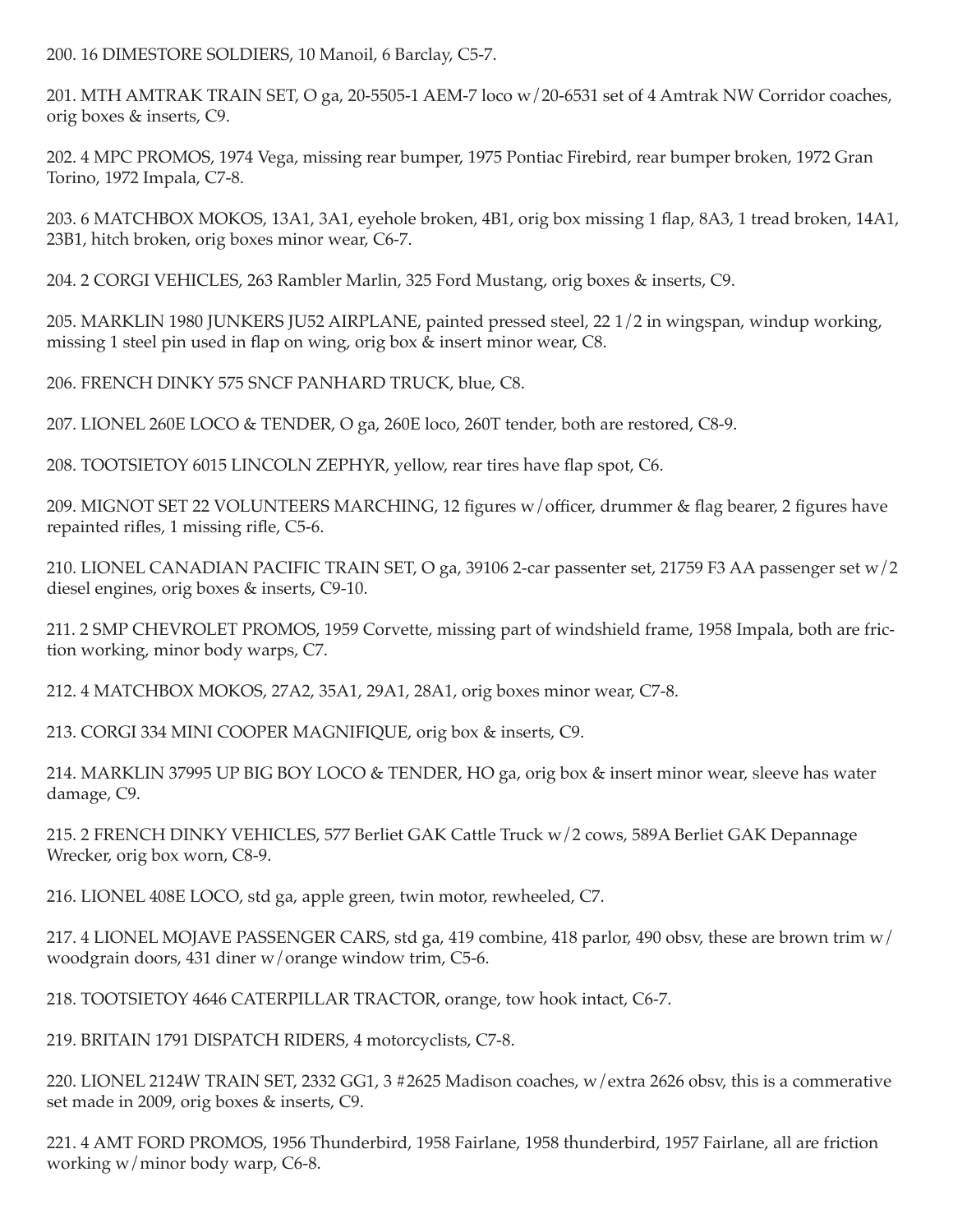222. 4 MATCHBOX MOKOS, 21A1, minor decal chips, orig box missing 1 flap, 52A1, 58A1, 53A1, orig boxes minor wear, C7-8.

223. 14 CORGI BATMAN CARS, die cast, orig boxes, C10.

224. 9 GERMAN FREIGHT CARS, O ga, litho tin, Bing LNWR gondola, cement car, missing top, barrel car, gondola, 2 Peerless tanks, 8000R coach, w/Jep tank car & Krause crane, roof restored, C5-6.

225. 2 DINKY TRUCKS, 410 Bedford End Tipper, red & yellow, 252 Refuse Wagon, green, both have windows, orig boxes minor wear, C9.

226. LIONEL 2378 MILWAUKEE RD DIESELS, O ga, power A unit, minor nose decal wear, B unit, both have vellow stripes, C7.

227. TOOTSIETOY 191 CONTRACTOR SET, green Mack Tractor w/3 Tipple Trailers, rubber tires worn, C6-7.

228. 25 BARCLAY SOLDIERS, pod-foot series, C6-8.

229. LIONEL DEWITT CLINTON HERITAGE SERIES SET, O ga, 11164 steam passenger set, 11165 add-on coach, orig boxes & insert, C9-10.

230. 4 MPC PROMOS, 1972 Vega, 1975 Pacer, rear bumper broken, 1975 Dodge, 1970 Monte Carlo, C6-8.

231. 4 MATCHBOX MOKOS, 9A1, 20A2, 30A4 hitch broken, 14A1, orig boxes minor wear, C7-8.

232. CORGI 424 FORD ZEPHYR, 2-tone blue, spun hubs version, orig box, C8.

233. MARKLIN 39374 ELECTRIC LOCO, HO ga, orig box & insert, sleeve has water damage, C8-9.

234. 2 DINKY AUTOS, 434 Bedford TK Crash Truck, 402 Coca Cola Bedford Truck, orig boxes worn, C8-9.

235. LIONEL 701 B6 SWITCHER SET, O ga, loco & tender w/scale couplers, restored, C8.

236. 4 TOOTSIETOY 35 FORDS, 111 Sedan & 1043 Trailer, green, 116 Roadster, blue, 113 Wrecker, red, C6-7.

237. 12 WORLD WAR I CONNOISSEUR FIGURES, handpainted, various manufacturers, most are 21/2 in tall, C6-8.

238. LIONEL CLASSICS TRAIN SET, std ga, 13100 390E loco & tender w/13402, 13401 & 13400 red coaches, orig boxes & inserts, C9-10.

239. 2 JOHAN OLDSMOBILE PROMOS, 1957 Olds 98, 1956 Olds Holiday, both are friction working w/minor body warp, C7-8.

240. 5 MATCHBOX VEHICLES, M3A1, 32B3, Y8A2, A2A1, 47B2, 3 orig boxes only, minor wear, C6-8.

241. 5 CORGI UNSUNG HEROES MODELS, die cast, 4550206 M35 Gun Truck, US1103 Ambulance, US51102 Mortar Carrier, US51101 M113 ACA V, US50301 M48A3 Tank, orig boxes & inserts, C9-10.

242. GERMAN TRAIN SET, 1 ga, litho & handpainted tin, Kraus loco & tender, windup working, Marklin Covered Gondola, paint worn, Coal Gondola, Cement Car, w/Bing Beer Car, C4-6.

243. FRENCH DINKY 586 CITROEN MILK TRUCK, w/crates, orig box minor wear, C9.

244. LIONEL 392E LOCO SET, std ga, 392E loco, gunmetal, 392TW tender, orig boxes & insert, C7.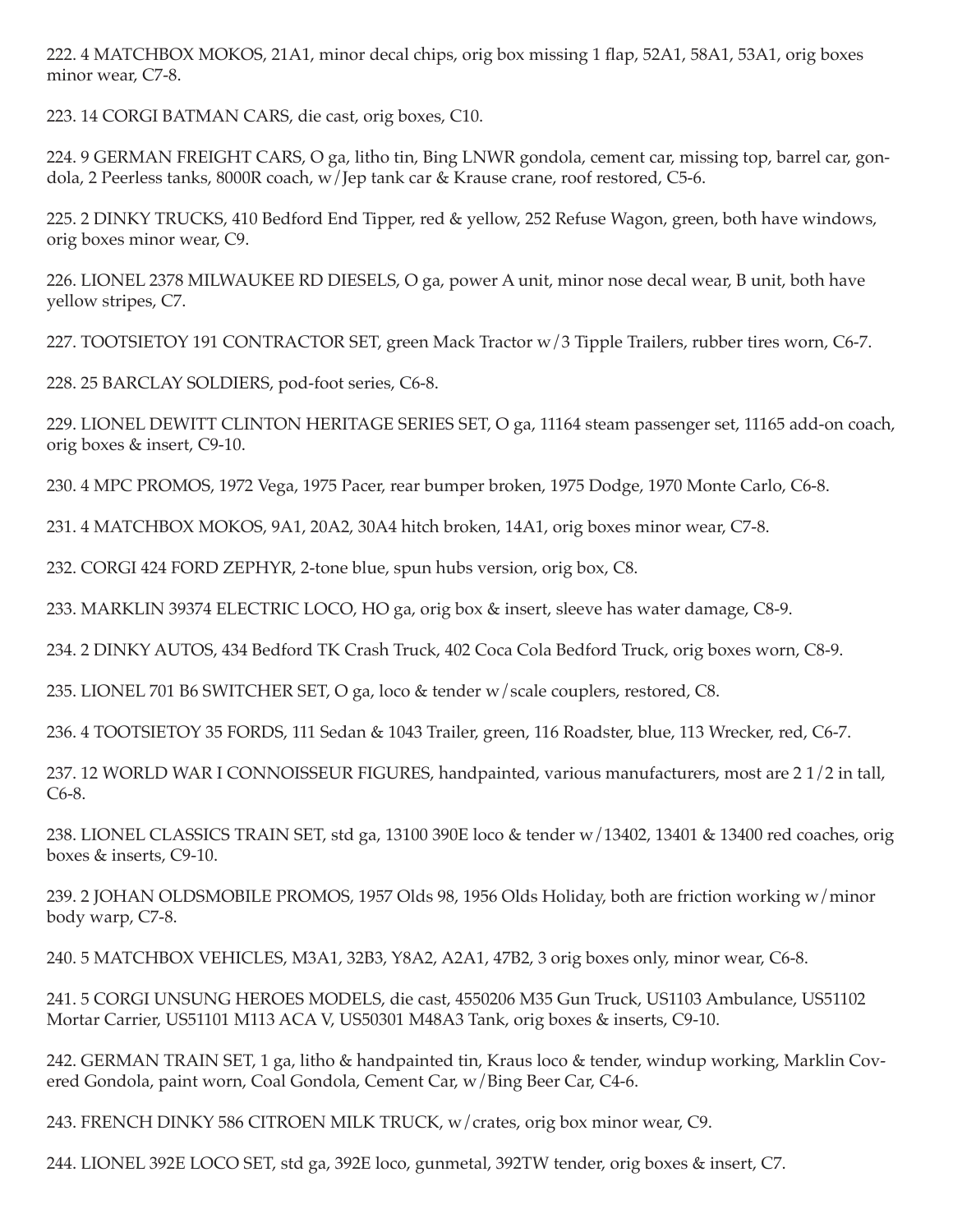245. LIONEL PASSENGER CARS, std ga, 424 Liberty Bell, 425 Stephen Girard, some bends in the roof edge, 426 Coral Isle, all are restored, C8.

246. TOOTSIETOY 192 MILK TRAILERS SET, Mack Truck w/3 Trailers, some flat tires, orig box rough, C8.

247. 14 BARCLAY SOLDIERS, 4 #B21, 3 #B73, 7 #B88, w/2 tents, C6-8.

248. LIONEL 8020 PRR DUPLEX LIONMASTER LOCO SET, O ga, w/smoke & sound, orig box & inserts, C9-10.

249. 3 JOHAN PROMOS, 1970 Toronado, 1969 AMX, 1967 Plymouth Fury, all are friction working, C7-8.

250. 8 MATCHBOX VEHICLES, 67B1, 25D1, 58C1, 20C6, 56B1, 54B1, 11C2, 35B1, orig boxes, C8.

251. 8 CORGI VEHICLES, D953/19, C953/5, C957/4, 957, C957/12, D949/27, C822/3, D980, orig boxes & inserts minor wear, C8.

252. MARKLIN 37083 LOCO & TENDER, HO ga, orig box & insert, sleeve has water damage, C8-9.

253. 2 DINKY VANS, 470 Austin Shell, 472 Austin Raleigh Cycles, orig boxes minor wear, C9.

254. IVES 3243 LOCO, std ga, 4-4-4 loco, red, restored, C8.

255. TOOTSIETOY 5106 UNCLE WILLIE BOAT, static version, C7-8.

256. 7 NAPOLEONIC PRUSSIAN CUIRASSIERS, 7 handpainted figures, 3 in tall, C7-8.

257. LIONEL SOUTHERN PACIFIC DAYLIGHT SET, O ga, 8260 & 8262 F3 AA diesels, w/aluminum cars 9589, 9590, 9591, 9592 & 9593, orig boxes & inserts minor wear, C8-9.

258. 4 AMT PROMOS, 1968 Thunderbird, 1968 Galaxie, 1963 Galaxie, missing 1 taillight lens, 1970 Impala, 2 are friction, 1 working, C5-7.

259. 10 MATCHBOX VEHICLES, 57C2, 20C6, 58B4, no treads, 68B2, 5C7, 30C2, 28C2, 54A1, 72B1, 47B2, C6-7.

260. 8 CORGI VEHICLES, C957/2, D980/2, 958, C957/3, C953/7, C953/4, C822/2, C949/2, orig boxes & inserts minor wear, C8.

261. BING LIVE STEAM LOCO, handpainted tin, 0-4-0 loco w/burner, cab roof restored, w/4-wheel tender, C6.

262. 3 DINKY VEHICLES, 251 Aveling Barford Diesel Roller, 492 Loudspeaker Van, 290 Dunlop Doubledecker Bus, orig boxes worn, C9.

263. LIONEL 385E LOCO & TENDER, std ga, 385E loco, gunmetal, nickel trim, 385W tender, orig boxes minor wear, C7-8.

264. 3 LIONEL PASSENGER CARS, std ga, 1767 baggage, 1766 coach, 1768 obsv, terra cotta & maroon, orig boxes minor wear, C7-8.

265. 4 TOOTSIETOY VEHICLES, 6665 Ford Sedan, 4680 Overland Bus, tires worn, 4652 Fire Truck, 4657 Water Tower, all have rubber tires, C6-7.

266. BRITAINS 1330 GENERAL SERVICE WAGON, walking version, orig box minor wear, C8.

267. LIONEL NORFOLK & WESTERN TRAIN SET, O ga, 8100 N&W loco & tender w/aluminum cars 9562, 9563, 9564, 9565, 9566, orig boxes & inserts, C8-9.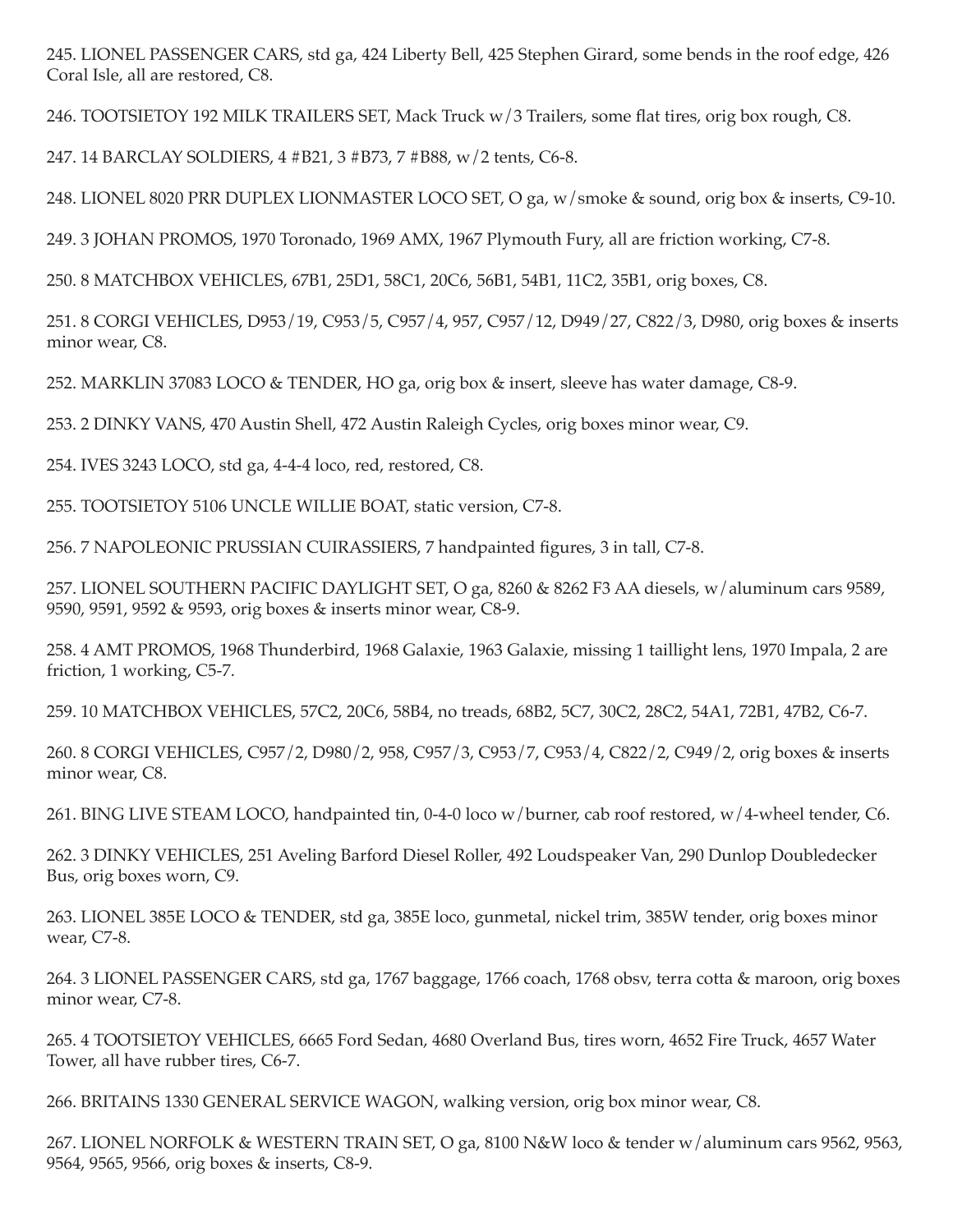268. 3 JOHAN RAMBLER PROMOS, 1967 Ambassador, plum & white, 1965 Classic, yellow & white, 1966 Classic, dark blue, friction working, C8-9.

269. 10 MATCHBOX VEHICLES, 75B4, 28D1, 13D4, 3C4, 29C1, 26C1, 7C1, 66C3, 5C7, 68B2, C6-7.

270. 5 CORGI LEGENDS MODELS, HC51012, HC51021, HC60403, HC60007, HC51019, orig boxes & inserts, C10.

271. 7 FREIGHT CARS, O ga, Bing baggage, repainted, combine, baggage, obsv, Ives 66 tank, 64 Rock Island, roof repainted, 67 caboose, C4-6.

272. 6 DINKY CONVERTIBLE VEHICLES, 38D Alvis, green, 38B Sunbeam Talbot, red, 38F Jaguar, blue, missing windshield, 38A Frazer Nash, missing windshield, 38C Lagonda, green, windshield broken, 36A Armstrong-Siddeley, gray, minor paint chips, C5-6.

273. LIONEL TRAIN SET, O ga, 248 loco, rewheeled, 2 #679 Pullmans, 630 obsv, C6.

274. TOOTSIETOY 511 GRAHAM, red & black, rear tires have flat spots, C7.

275. 20 BARCLAY SOLDIERS, B202 kneeling & firing rifle, C6-8.

276. 2 BUDGIE VEHICLES, 844 London Taxi, 300 Lewin Sweepmaster, orig boxes, 1 worn, C9.

277. 2 JOHAN RAMBLER PROMOS, 1964 American, red & white, 1965 Classic, dark blue & white, both are friction working, C8-9.

278. 10 MATCHBOX VEHICLES, 42B2, 23D1, 7B3, 15C2, 31C1, 13D3, 67B1, 30C2, 5D1, 70B1, C7-8.

279. 5 CORGI MILITARY MODELS, CC60011, CC60303, CC60301, CC51007, US51009, orig boxes & inserts, C9-10.

280. BING 11-872 WINDCUTTER LOCO SET, 1 ga, handpainted tin, 4-4-0, electric loco, touch up spots & roof repainted, w/4-wheel tender, old repaint around red stripes, C5-6.

281. 4 DINKY VEHICLES, 514 Slumberland Van, 422 Ford Thames Truck, blue, 40H Austin Taxi, yellow, 413 Austin Truck, red, all have minor paint chips, C6-7.

282. LIONEL TRAIN SET, std ga, #8 loco, missing headlight, die cast wheels exploding, 337 Pullman, 338 obsv,  $C5-6.$ 

283. TOOTSIETOY 612 GRAHAM, 2-tone blue, rear tires have minor wear, C7.

284. SANQUEZ SPANISH BAND, 14 handpainted figures, most are 2 in tall, C8.

285. 5 SIKU VEHICLES, V319, V288, V305, V260, V335, orig boxes minor wear, C8-9.

286. 7 MATCHBOX VEHICLES, 29A1, 33A3, 53A1, 13B1, 20A2, 15A2, 16A1, C8.

287. CORGI EPHEMERA, 6 sealed Sticker Sets, 18 Cigarette Cards, 5 Advertising Sheets, Model Club & Pin, 5 Paper Box Inserts, Lapel Pin, 6 Advertising Pamphlets, some wear & graffiti, C5-9.

288. 3 MARKLIN TRAIN CARS, 1 ga, handpainted tin, 2064 Mitropa sleeper, no interior, 18071 3rd class coach, 19535T log flat, w/stantions & chains, C5-7.

289. 3 DINKY 280 ADVERTISING VANS, Castrol Van, white metal copy of original, the other 2 vans are restored originals, C9.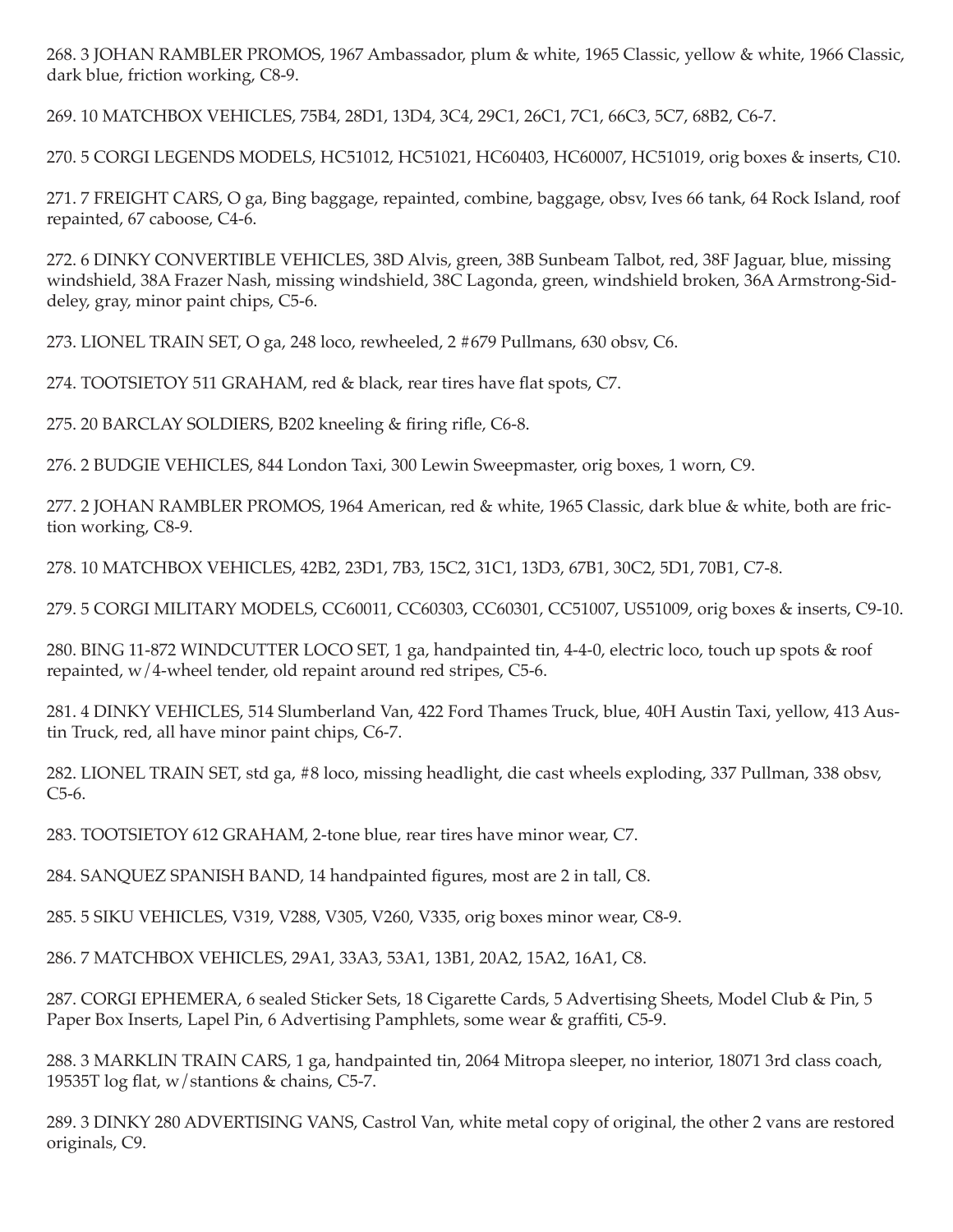290. LIONEL FLYING YANKEE TRAIN SET, O ga, 616W power car w/whistle, 2 #617 coaches, 618 obsv, C6.

291. 4 TOOTSIETOY VEHICLES, 48 Ford Pick Up, red, 49 Chevrolet Ambulance, cream, 48 Dodge Pick Up, orange, 50 Oldsmobile Convertible, red, C9.

292. BRITAINS 145A RAMC AMBULANCE WAGON, prewar, khaki uniforms, C6-7.

293. 4 MARKLIN AUTOS, 8014 VW Bus, chips on roof, 5524/4 Taunus, 5524/15 Borgward Isabella, 8019 Mercedes 300SL, C5-7.

294. 6 MATCHBOX VEHICLES, 46A2, 2A1, 9A1, 21A1, decals worn, 44A1, 29A1, C8.

295. 4 CORGI TRUCKS, 59531, CC13107, 17904, 55610, orig boxes & inserts, C9-10.

296. MARKLIN 13021 STEEPLE-CAB LOCO, 1 ga, handpainted tin, green, partially repainted, sides alligatored, missing 1 coupler, C5-6.

297. 5 DINKY VEHICLES, 29F Observation Coach, 25H Fire Engine, 36G Taxi, 30E Breakdown Truck, 22C Motor Truck, minor paint chips, C6-7.

298. LIONEL TRAIN SET, std ga, 38 loco, black, w/Mfg end plates, 113 cattle, 114 box car, 112 gondola, 116 ballast, 117 caboose, minor bends to roof, C6-7.

299. TOOTSIETOY 614 GRAHAM, tires have minor wear, C7-8.

300. SCHOENHUT HUMPTY DUMPTY CIRCUS, painted & pressed wood, 3 clowns, 1 missing a foot, Donkey, Elephant, 2 ladders, 1 worn, barrel, stool, chair & worn instruction sheets, C5-8.

301. 18 МАТСНВОХ МОҮ'S, ҮГЕ01, ҮГЕ02, ҮГЕ05, ҮГЕ06, ҮГЕ22-М, ҮРР01, ҮРР02, 2 #ҮРР04, ҮРР06, ҮРР07, YPP08, YTF1, YTF2, YTF3, YTF4, YTF5, YTF6, orig boxes, C10.

302. 6 MATCHBOX VEHICLES, 8A3, 3A1, 37B1, 1A2, 43A4, 57A2, C8.

303. 3 TEKNO AUTOS, 803 Porsche, silver, 806 Opel Olympia, blue, 819 VW Beetle, green, C8-9

304. MERCURY 10 FIAT 500C, navy blue, C8-9.

305. 3 BROOKLIN MODELS, white metal, #7 1934 Chrysler Airflow, #2 1948 Tucker Torpedo, #4 1937 Chevrolet Coupe, orig boxes & inserts worn, C8-9.

306. 5 CORGI MILITARY SETS, D-Day sets are US51010, US51011, CC60305, Battle of the Bulge sets are CC60405, CC51017, orig boxes & inserts, C9-10.

307. MARKLIN RS 65/13031 LOCO, 1 ga, handpainted tin, brown, electric, 1 oxidation spot on side, C6.

308. 3 DINKY VEHICLES, 157 Jaguar, gray, 182 Porsche, cream, 103 Austin Healey, cream, C7-8.

309. LIONEL TRAIN SET, std ga, 10E loco, 332 baggage, 337 Pullman, 338 obsv, amateur restoration in red, C6.

310. 2 TOOTSIETOY JUMBOS, 1027 Wrecker, silver, 1016 Torpedo Roadster, red, C8-9.

311. BRITAINS ZOO SET, 3 wood buildings, 18 x 19 x 23 in long, w/23 figures including the zoo keeper, C6-8.

312. 10 DIE CAST AUTOS, Gama 970 Sakura #1, 2 Marklin 1839, 144:89 Renwal Mercedes, Curso Model 878, Roco 300SL, Renwal 540K Mercedes, Marklin Mercedes 250, 5 orig boxes only, minor wear, C7-8.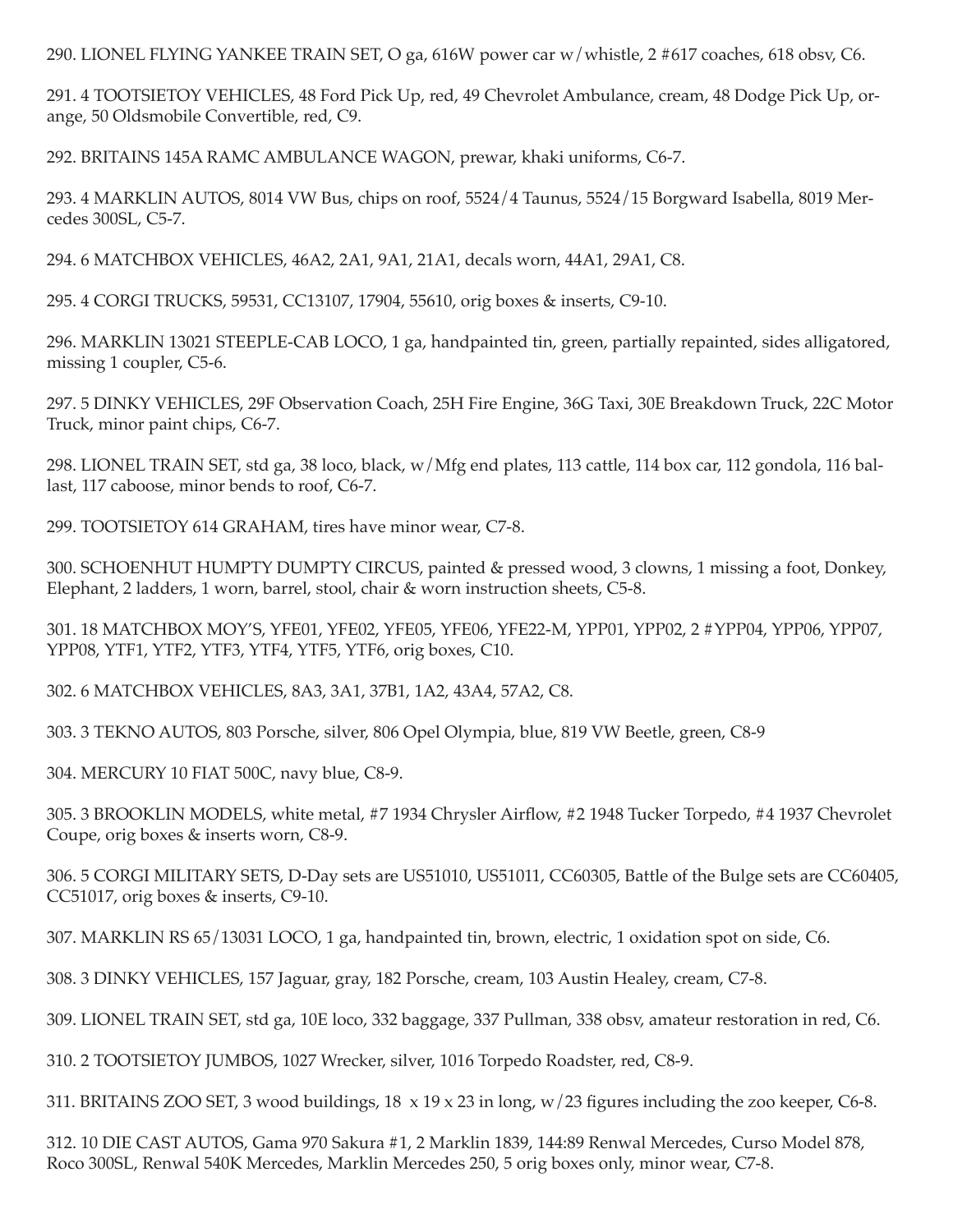313. 10 MATCHBOX VEHICLES, 23D1, 2D1, 9C3, 18B1, 28E2, M2B5, M1A1, 61A1, 33B3, 52B3, C7.

314. TEKNO 804 MGTD, green, C8-9.

315. MERCURY 96 VIBERTI AGIP TANKER, yellow, C8.

316. 3 WESTERN MODELS AUTOS, white metal, WMS46 1959 Ford Galaxie, mirror included, WMS10 1937 Cord Custom Beverly, WMS51 1958 Plymouth Belvedere, orig boxes & inserts, C9.

317. 4 CORGI VEHICLES, 29401, CC13604, 16305, 23702, orig boxes & inserts, C9-10.

318. BING TRAIN SET, O ga, 11-475 loco, windup working, restored, 10569 coach, 105134 baggage, roof restored, 10569 diner, 105134 baggage, 5132 diner, C5-8.

319. 4 DINKY AUTOS, 39A Packard, 39F Studebaker, 39B Oldsmobile, 39D Buick, all are black base chassis, made in England, C5-6.

320. LIONEL 42 LOCO, std ga, black, single motor, thick rim, Mfg on reverse switch, C7.

321. 2 LIONEL 29 DAY COACHES, std ga, these are reproductions by James Cohen, C8-9.

322. TOOTSIETOY 516 GRAHAM, red & black, tires replaced, C7.

323. 4 VERTUNNI FIGURES, Charlemagne on throne, Marie Antoinette, Queen Elizabeth I, Henri II, C6-8.

324. 4 DIE CAST VEHICLES, Corgi 208 Jaguar, 302 MGA, Sakura #2 Pontiac Firebird, Budgie 844 Taxi, C6-8.

325. 6 MATCHBOX VEHICLES, 43A2, 3A3, 32A1, 7A2, 50A2, 27B1, C8.

326. TEKNO 451-452 TRASPORT SCANIA TRUCK, red & blue, orig box minor wear, C9-10.

327. MERCURY 97 FIAT TRUCK, red & gray, orig box minor wear, C9.

328. 3 BROOKLIN MODELS, white metal, BRK16X Dodge Pick Up, BRK15X Ford Monarch Coupe, BRK7X Chrysler Airflow Fire Dept Car, orig boxes & inserts minor wear, C9.

329. 6 CORGI CLASSICS TRUCKS, US52912, 74601, 19601, 10102, 28101, 20202, orig boxes & inserts, C9-10.

330. GERMAN HO WOODEN BUILDINGS, RS Modell 6418, 6451, 6459, Creylinger 308, 301, Vaupe 1161, w/Vollmer plastic switch tower, C7-9.

331. 4 DINKY TOYS, 282 Duple Bus, 24K Mercedes Benz, 47A Traffic Signal, 504 Foden Tanker, C5-6.

332. LIONEL 2329 VIRGINIAN RECTIFIER, O ga, C7.

333. TOOTSIETOY GRAHAM, 2-tone blue, Bild-A-Car, C6-7.

334. BRITAINS HUNT SET, wood diorama, 19 in by 14 in by 10 in, sold by FAO Schwarz, w/10 mounted figures, 11 standing 15 dogs, 1 fox, C5-8.

335. WIKING VEHICLE & FIGURE LOT, plastic, 5 vehicles, 7 personnel, w/3 Varney clear vehicles, C6-8.

336. 10 MATCHBOX VEHICLES, SC7, BD4, 70B1, 29C1, 73B2, 8E1, 49A1, 1 tread broken, 22C2, 66C3, 26B4, C6-7.

337. TEKNO 438 VOLVO ALLERS TRUCK, red & yellow, C8-9.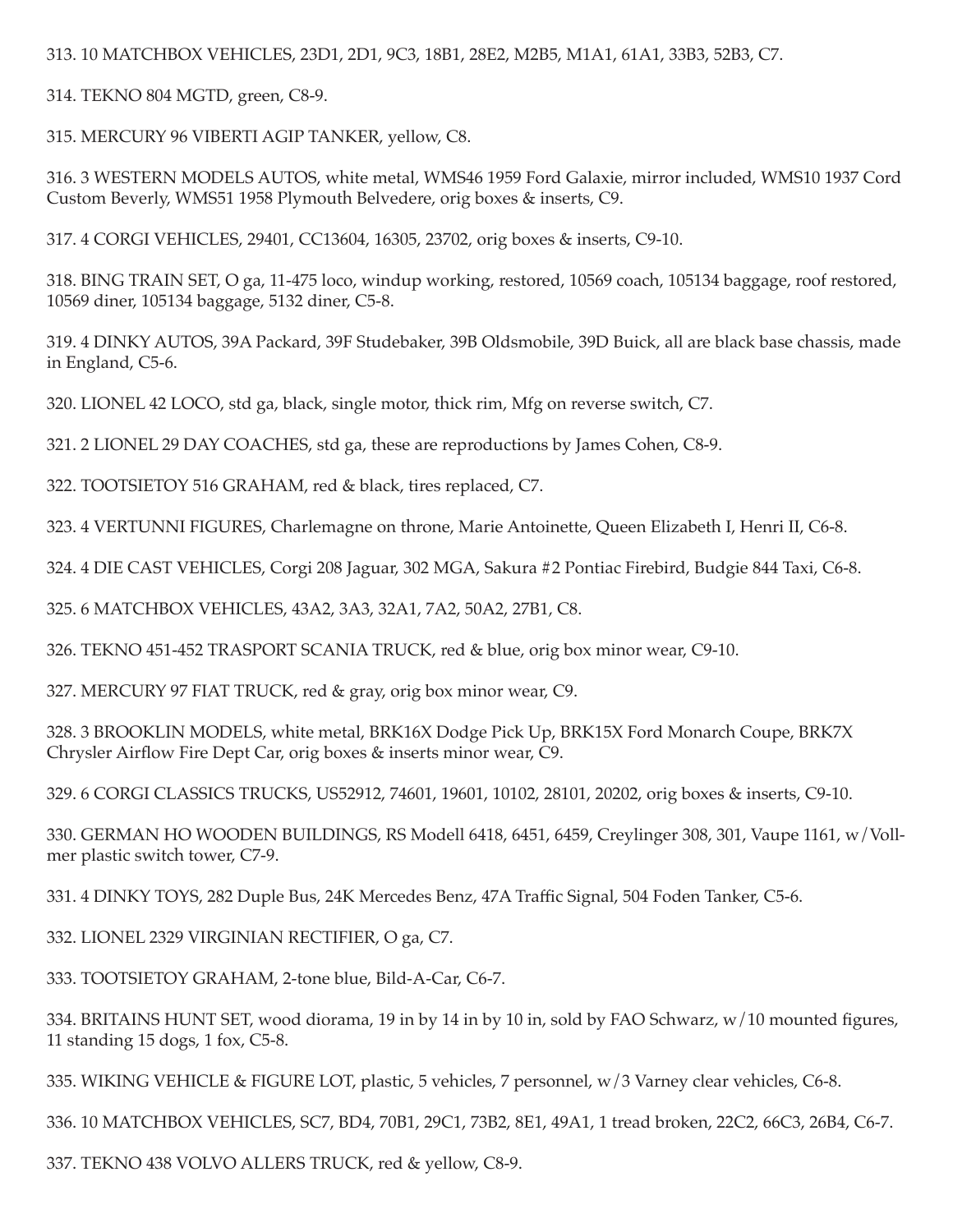338. 2 MERCURY AUTOS, 17 Fiat 500, 311/1921 Fiat 127, 1 orig box only, worn, C8.

339. 3 WHITE METAL MODELS, Metal 43 #1034 Opel Limousine, Gems & Cobwebs GC23 Castrol Austin Van, Century Models #3 1949 VW Beetle, orig boxes & inserts minor wear, C9.

340. 5 SIKU TRUCKS, 2524, 2215, 3412, 3718, 3812, orig boxes minor wear, C8-9.

341. DINKY LOT, 8 Petrol Pumps from set 49, some incom, 3 Traffic Signs, 25A Wagon Truck, 306 Rolls Royce,  $C6-7.$ 

342. LIONEL CITY OF PORTLAND TRAIN SET, O ga, 752E loco, 753 coach, 754 obsv, set is restored, C8.

343. 4 TOOTSIETOY VEHICLES, no-name Coupe, red & blue, 4570 Flivver, orange, 4636 Buick, green, 4641 Touring, maroon, C6-8.

344. RUSSIAN MEDIEVAL MOUNTED FIGURE, handpainted, 5 1/2 in tall, on wooden plinth, C9.

345. 10 DIE CAST MERCEDES MODELS, 3 Faller Memory Cars w/brochure, 2 MiniChamps, Model Max #3350, Shabak #1250, Luso M-12, 2 Mercedes brand name models, orig boxes & inserts, C8-9.

346. 8 MATCHBOX VEHICLES, 15C3, 1E1, 2D1, 49B1, 24C1, 30C1, 69B5, 20C6, orig boxes minor wear, C7-8.

347. TEKNO 405 VW TEKNO VAN, blue & white, bumpers have paint rubs, C8-9.

348. CIJ 3/94 RENAULT EVIAN TRUCK, red & white w/11 crates, C8-9.

349. WESTERN MODELS & MINI MARQUE MODELS, white metal, Western Model WM55 NYC Cab, Mini Marque MM43 Hudson Lobster Co Pick Up, cab mirrors included, orig boxes & inserts, C9.

350. 3 CORGI CLASSICS TRUCKS, 55501, 17602, CC12002, orig boxes & inserts, C9-10.

351. 4 DINKY AUTOS, 40D Austin Devon, paint chips, 162 Ford Zephyr, 40F Hillman Minx, minor paint chips, 40G Morris Oxford, C7-8.

352. LIONEL TRAIN SET, std ga, 53 loco, maroon, restored, 180 combine, 2 #181 Pullmans, 182 obsv, 2 are embossed MFG, cars are repainted & have no lettering, C5-7.

353. TOOTSIETOY 5081 SPEEDWAY SET, rolled paper gameboard, 14 in by 40 in, some tape repair, 8 #4666 Bluebird Racers, numbered 1-8, C5-6.

354. 3 BRITAINS SETS, 299 West Point Cadets in summer dress, 62 Colors & Pioneers of the Scots Guard, 1307 Knights in Armour, orig boxes & inserts minor wear, C6-8.

355. 4 METOSUL VEHICLES, 26 Mercedes Transport Truck, 5 Volkswagen Police Car, 10 Mercedes Benz 200, 24 Peugeot 204, orig boxes & inserts minor wear, C9.

356. 10 MATCHBOX VEHICLES, 24B2, 48C1, 75B2, 6B2, 18C1, 42B2, 71B2, 46B7, M2B5, 49A1, broken & missing 1 tread, C6-7.

357. TEKNO 413 VW PHILIPS VAN, blue & gray, hub caps tarnished, C7-8.

358. CIJ 3/98 RENAULT RADAR TRUCK, green, radar gears working, orig box minor wear, C8-9.

359. 2 WHITE METAL MODELS, white metal, TFC #5 1961 T-Bird Pace Car, Western Models WMS568 1959 Buick Electra Pace Car, orig boxes & inserts, C8-9.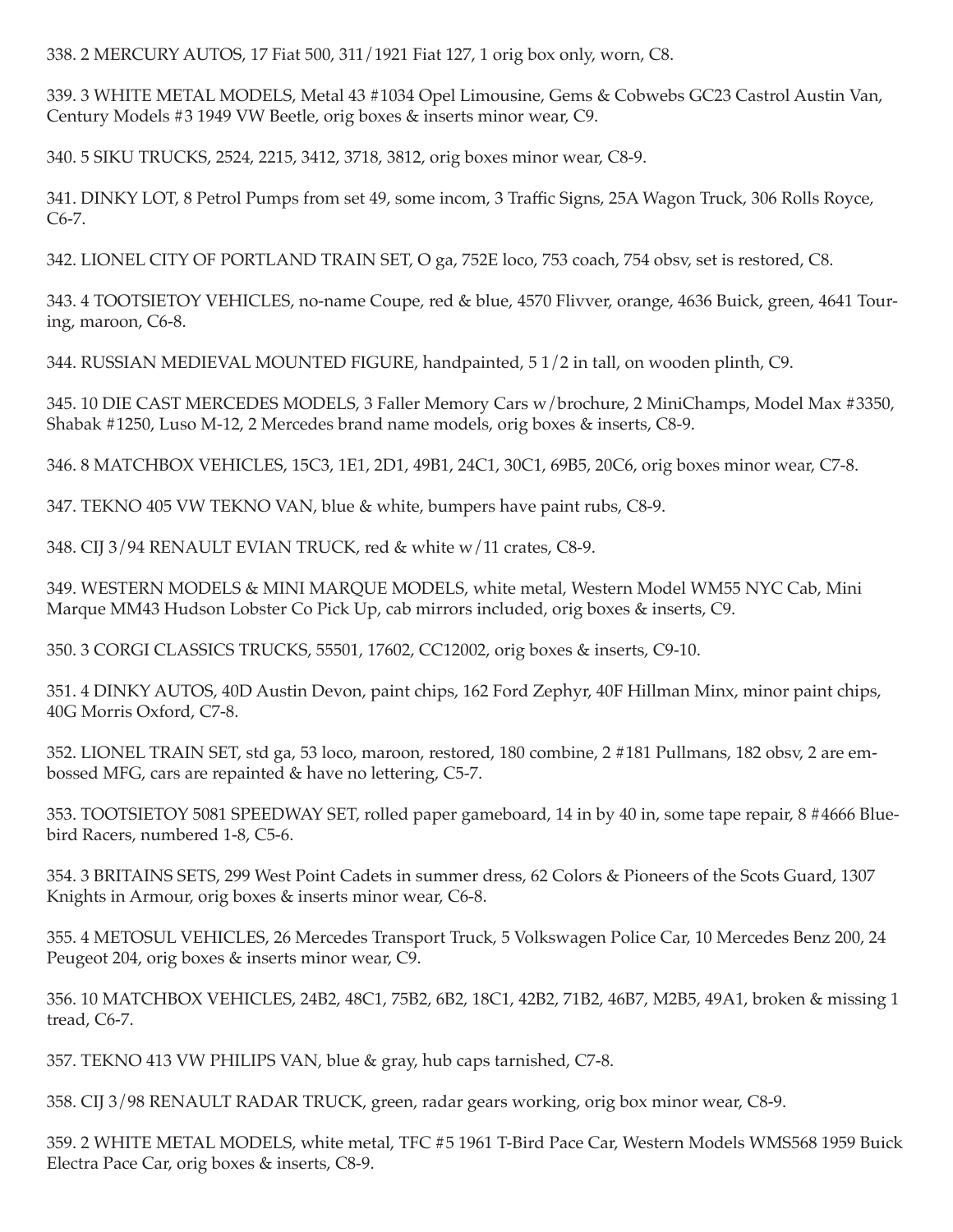360. 3 DINKY VEHICLES, 39D Buick, tires flat, 39C Lincoln Zephyr, 39B Oldsmobile, C7-8.

361. LIONEL 2331 VIRGINIAN FM, O ga, twin motor, no screw cracks, C7.

362. 6 TOOTSIETOY ARMY VEHICLES, 2 #4642 Cannons, missing springs, 809 Graham Ambulance, 3 #4635 Armored Car, 2 missing guns, C5-8.

363. BRITAINS 1254 PONTOON SECTION SET, prewar, soldiers in khaki service dress, front 2 horses have expert leg repair, orig box worn, top missing side flaps, C7-8.

364. JOAL & RW MODELL LOT, Joal Models 212, 209, 207 & 208, RW Modells 410, 411 & 412, orig boxes & inserts worn, C8-9.

365. 10 MATCHBOX VEHICLES, 35B3, 25C2, 51B2, 50B2, 63B2, 44B4, 56B1, 49A2, 55B4, 6C1, missing 2 treads, C6-7.

366. TEKNO 413 VW ZOO RESTAURANT VAN, 2 hub caps tarnished, minor edge wear, C7-8.

367. CIJ 4/74 SAVIEM TROOP TRANSPORT, green, orig box minor wear, C8-9.

368. USA MODELS #34 1948 CHRYSLER T&C, white metal, Town & Country, polo green, ltd edition, orig box & insert, C9.

369. 3 DINKY TROJAN VANS, all are restored in advertising colors, C9.

370. LIONEL ANNIVERSARY TRAIN SET, O ga, 2023 UP AA, minor nose decal wear, B unit has 2 in crack in cab roof, 2481 Plainfield, 2482 Westfield, 2483 Livingston, C5-6.

371. TOOTSIETOY & BRITAINS LOT, 10 Tootsietoy Army Vehicles, 4 Britains Palm Trees, C5-7.

372. FRENCH REVOLUTION VIGNETTE, handpainted scene, 4 in tall, on wooden plinth, by Grasse, ca 1991,  $C8-9.$ 

373. 4 DIE CAST MODEL TRUCKS, Conrad Stetter Concrete Mixer, Gescha 3040 Mercedes Truck, Iveco 2132 Meiller Telescoping Dump Truck, Conrad 4236 Cargo Truck, orig boxes & inserts, C9-10.

374. 6 MATCHBOX MOKOS, 6A1, 12A1, 3A1, 11A5, 2A2, 10B1, orig boxes minor wear, C8-9.

375. TEKNO 416 VW DANSKE FARVE 06 PICK UP, 2-tone green, Lakfabrikker hub caps are tarnished, C7-8.

376. CIJ 4/75 SAVIEM CABLE TRUCK, blue & yellow, complete, orig box minor wear, C9.

377. DESIGN STUDIO DS144 WILLYS KS LE PITTMAN, white metal, 1941, 6 1/2 in long, orig box & insert, C9-10.

378. SPOT-ON 122 UNITED DAIRIES MILK FLOAT, red & white, 1 decal chipped, orig box worn, C8.

379. 4 DINKY VEHICLES, 14C Fork Lift, 14A BEV Truck, 513 Guy Truck, 571 Coles Mobile Crane, C6-7.

380. HAFNER TRAIN SET, O ga, black, cast iron loco, windup working, w/CNW tender, baggage, coach, obsv,  $C7-8.$ 

381. TOOTSIETOY ARMY TOYS, 20 soldiers, 3 #4642 cannons, rubber tires worn, 5 #4647 Renault tanks, 1 missing gun barrel, all are missing treads, w/Britains Armoured Car, C6-8.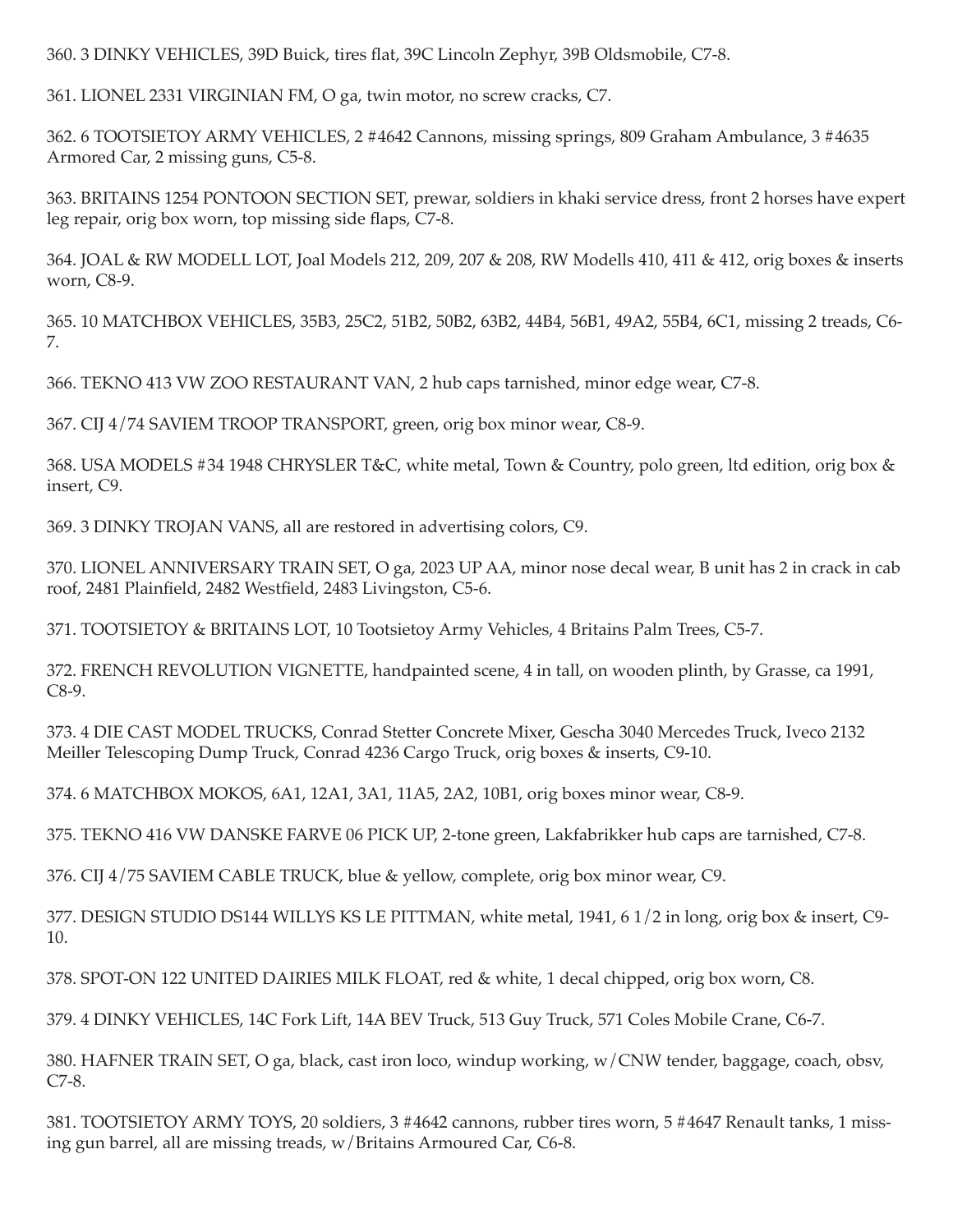382. 39 DIMESTORE FIGURES, Manoil, Barclay & Grey Iron, C5-7.

383. 4 MODEL TRUCKS, die cast, Super Mini 1513 Mercedes Benz, Conrad 3035 Dump, Iveco Dump, Iveco Magirus Cargo, orig boxes & inserts, 1 worn, C9-10.

384. TEKNO 419 FORD TAUNUS EMPERA SKO VAN, red & green, C8.

385. PR WATERMAN INK VAN, orig issue, ca 1957, from the Tour de France collection, orig box minor wear, C9.

386. 3 HART MODELS, white metal, HT52 AEC Matador Flat Bed, w/cargo, HT42 Ambulance, HT51 Lightweight Hardtop R.E. M.E., orig boxes & inserts, C9-10.

387. SPOT ON 210/2 MORRIS GPO TELEPHONE VAN, green, orig box minor wear, C8-9.

388. 4 DINKY VEHICLES, 260 Royal Mail Van, 31B Trojan Van, tires flat, 30N Dodge Truck, tires flat, 30J Austin Truck, C7-8.

389. LIONEL TRAIN SET, O ga, 1700 power unit, 1701 coach, 1702 obsv, set is restored, C7-8.

390. 2 NAPOLEONIC VIGNETTES, handpainted, 3 1/2 in & 3 3/4 in tall, C8.

391. 4 CONRAD MODEL TRUCKS, die cast, Man 0051, Mercedes Flat Tipper Truck, 3640 Mack Dump Truck, 304401 Mercedes Concrete Mixer, orig boxes & inserts, C9-10.

392. TEKNO 818 LLOYD LKS600 VAN, salmon, orig box minor wear, C8-9.

393. SALZA PEUGEOT D4A LOUDSPEAKER VAN, cast aluminum, in FJ box, C8.

394. 3 HART MODEL TRUCKS, HT44 AEC Matador Refueller, HT15 Land Rover British Telecom, Diamond T US Army Tipper, orig boxes & inserts, C9-10.

395. 4 DINKY 410 BEDFORD ROYAL MAIL VANS, orig boxes, C9-10.

396. LIONEL SANTA FE ALCOS, O ga, 204P & 204T Santa Fe Alcos, blue, minor nose decal cracks, orig boxes, C8.

397. 6 LIONEL SANTA FE COACHES, O ga, 4 #2412 vista domes, 2414 Pullman, 2416 obsv, 3 orig boxes only, worn, C6-8.

398. 75 FARM FIGURES, slush die cast, mostly French & Johillco, C5-7.

399. 4 WIKING VOLKSWAGEN PROMO VEHICLES, plastic, Pick Up, Beetle, Karmann Ghia, 411, orig boxes minor wear, C8-9.

400. TEKNO 406 VOLKSWAGEN SHELL PICK UP, yellow, orig box minor wear, C8.

401. CIJ 356T RENAULT TAXI, 2-tone green, orig box, C9.

402. 3 PATHFINDER MODELS, white metal, PFM8 Ford Consul Capri GT, PFM 4 Jowett Javelin, PFM19 Austin Devon, orig boxes & inserts minor wear, C9-10.

403. 2 FRENCH DINKY VEHICLES, 24Q Ford Vedette, 36A Willeme Log Truck, missing logs, C8.

404. LIONEL 2350 NEW HAVEN EP5, O ga, replaced nose decals, C6-7.

405. JOAN OF ARC FIGURE, by EW Jones, ca 1999, metal figure, 2 1/2 in tall, on 4" tall wooden pedestal, C-9.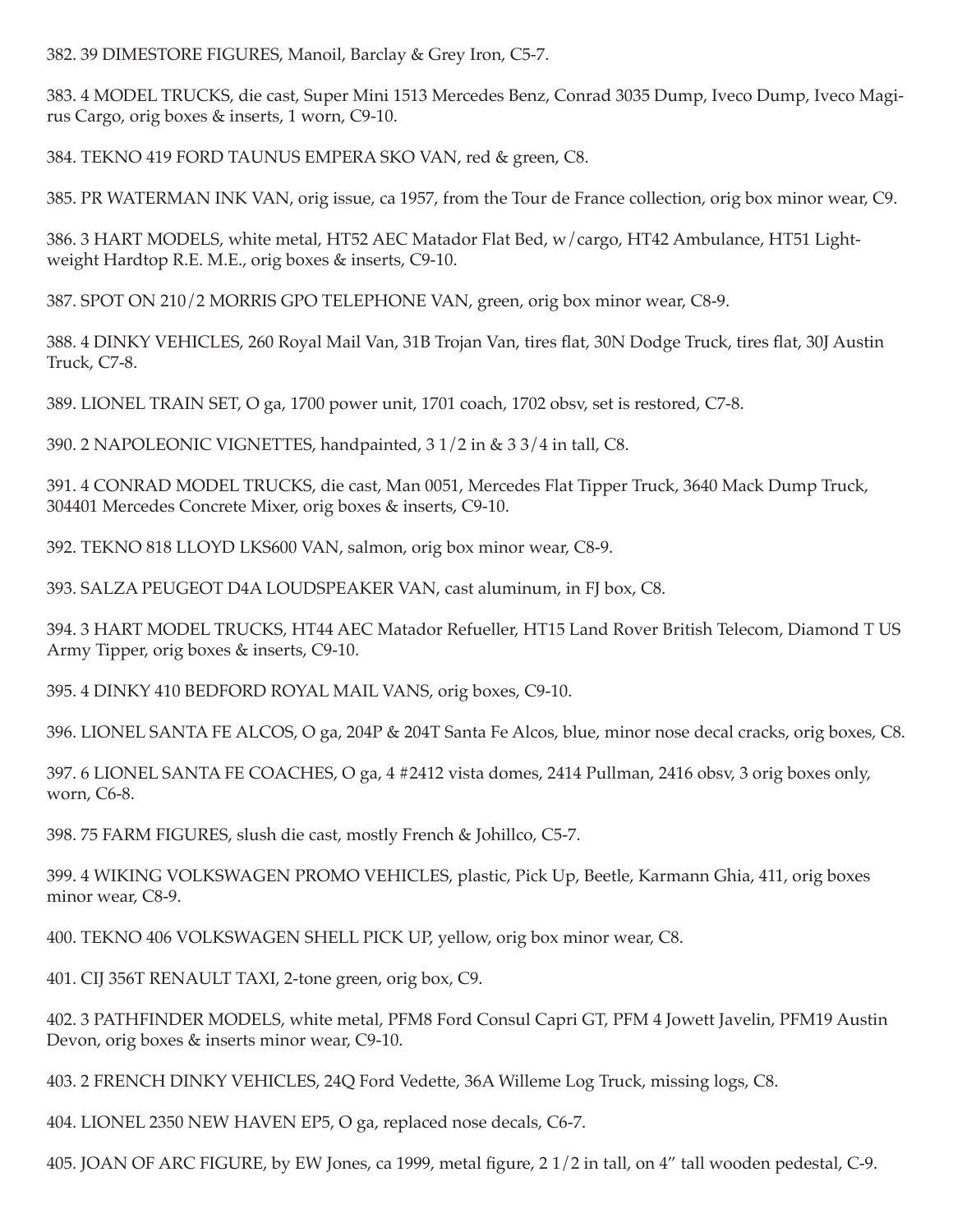406. 6 JAPANESE AUTOS, die cast, Diapet 217, G141, 252, 450, Reen Replica 1935 Datsun, Bandai #8 Galant, orig boxes & inserts minor wear, C9-10.

407. TEKNO 456 VOLVO US ARMY TRUCK, green, orig box, C9.

408. CIJ 3/23 BERLIET SHELL TANKER, red & yellow, orig box missing 1 end flap, C8-9.

409. 3 PATHFINDER MODELS, white metal, PFM13 Morris Oxford, PFM3 Bristol 401, FPM7 Wolseley, orig boxes & inserts, C9-10.

410. 4 DINKY AUTOS, 23E Speed of the Wind, 23P MG Record Car, 38A Frazer Nash, 23C Mercedes Benz, C6-7.

411. LIONEL 2344 NYC ABA, O ga, 2344P, 2344C, 2344T, missing 1 rear step, screen tops, C6.

412. GERMAN COMPOSITION FARM FIGURES, 54 animals, 28 figures, some minor cracking, C6-9.

413. 7 DIAPET & TOMICA DANDY AUTOS, Diapet G13, G4 & G5, Tomica Dandy 023, 2 #036, DJ007, orig boxes & inserts minor wear, C9-10.

414. TEKNO 415 FORD TRANSIT, blue, Politiken, orig box minor wear, C9.

415. CIJ 4-50 RENAULT CATTLE TRUCK & TRAILER, red & yellow, 328 trailer, C8-9.

416. 2 DURHAM CLASSIC AUTOS, white metal, DC-15C 1941 Ford NC Hwy Patrol Coupe, DC-24A 1954 Ford F-100 Cities Service Tow Truck, orig boxes & inserts, C9-10.

417. DINKY LOT, 300 Massey-Harris Tractor, orig box worn, 324 Grader, 27C Manure Spreader, cable loose, 1958 Dinky Catalog, June 1956 Catalog, C7.

418. LIONEL TRAIN SET, O ga, 257 loco, 257T tender, 3 #603 Pullmans, 604 obsv, all cars have lights, set is restored, C9.

419. 2 BRITAINS SETS, 220 Uruguayan Cavalry w/extra figures, 2 helmet plumes broken, 190 Belgian Chasseurs, 1 plume broken, C5-6.

420. 4 NZG MODEL CONSTRUCTION VEHICLES, die cast, 157 Ingersoll Rand Compactor, 197 Zettelmeyer Dozer, 127 Push Pull Cat 627, 223 Cat 953 Loader, orig boxes & inserts, C9-10.

421. TEKNO RTT SCANIA TANK TRUCK, off white & blue, orig box & insert minor wear, C9-10.

422. CIJ 3/60P CITROEN POSTAL VAN, green, rear doors intact, orig box, C9.

423. 2 DURHAM CLASSIC AUTOS, white metal, 089 1941 Chevy Panel Auto, 1953 Ford F-100 Midas Pick Up, orig boxes & inserts, C9-10.

424. 3 DINKY MILITARY TRUCKS, 623 Covered Wagon, 643 Water Tanker, 641 Cargo Truck, orig boxes minor wear, C9.

425. LIONEL 2321 LACKAWANNA FM, O ga, twin motor, hairline screw cracks on both ends, 1 Lackawanna decal chipped, C6.

426. BRITAINS FARM TOYS, 6 Liliput Vehicles, Fordson Tractor, hitch partially broken, Trailer, clockwork working, Lumber Trailer, Hay Trailer, 1 end plate broken, w/Minic Auto, C5-7.

427. 6 DIAPET AUTOS, 209, 200, G69, SV37, SV40, SV22, orig boxes & inserts, C9-10.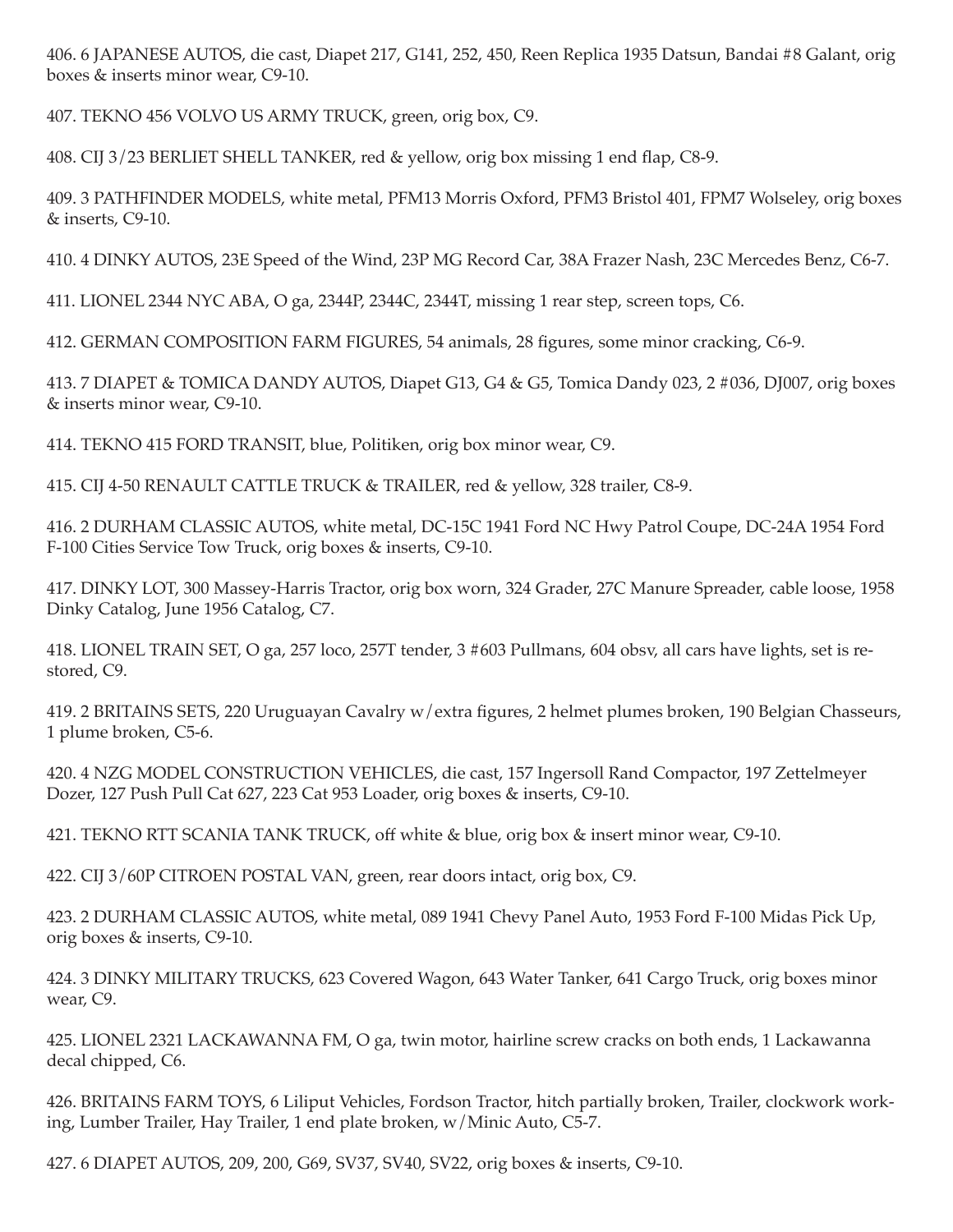428. TEKNO 453 SCANIA VABIS INTER CONSULT, gray & blue, orig box minor wear, C9.

429. CIJ 3/92 ESTAFETTE, yellow, w/opening doors, orig box minor wear, C8-9.

430. 2 DURHAM CLASSIC AUTOS, white metal, 90 1941 Chevy Panel Van, 006E Toronto Transport Commission 1953 Ford F-100, orig boxes & inserts, C9-10.

431. FRENCH DINKY 25J FORD CALBERSON TRUCK, yellow & black, C8.

432. LIONEL 763 HUDSON SET, O ga, loco has been customized to full scale, tender has repro chassis & plastic shell, C8-9.

433. 3 LIONEL MADISON COACHES, O ga, 2625 Irvington, 2627 Madison, 2628 Manhattan, all are restored w/ old window inserts, C8.

434. MICHAEL SUTTY ROBERT THE BRUCE STATUE, china, 10 in tall on wooden base, #186 of 250, C8-9.

435. 4 NZG MODEL VEHICLES, Mercedes Benz double articulated truck, 153 cargo truck, 807D-811D Mercedes truck, 278 bulldozer, orig boxes & inserts minor wear, C9.

436. TEKNO 426 FORD ESSO TRUCK, red, orig box missing 1 end, C8-9.

437. 3 SOMERVILLE MODEL AUTOS, white metal, 106 Standard Flying 12, orig box worn, 119 Saab 92, 85 Fordson 5 cwt van, orig boxes minor wear, C9.

438. 4 DINKY VEHICLES, 139B Hudson Sedan, paint chips on trunk, 139A Ford Sedan, 2 #30P Tankers, 1 Petrol, paint chips on cab roof, 1 Mobilgas, C7-8.

439. LIONEL 112 CITY STATION, std ga, playworn, missing trim above doors, C4-5.

440. BRITAINS RCMP SOLDIERS, from set 1554, on foot in summer dress, 21 pieces, 1 missing arm, from set 1349, mounted in summer dress, 12 troopers w/3 officers, C6-8.

441. 4 MODEL TRUCKS, Conrad 3031 Man double articulated truck, 3 Supermini Mercedes Trucks, orig boxes & inserts minor wear, C9.

442. TEKNO VDD SCANIA TRUCK, white & blue, orig box minor wear, C9-10.

443. 3 SOMERVILLE MODELS, white metal, 85 India Tyres Fordson 5cwt Van, 501 Ford 54A Utility Pick Up, 121 Volvo PV 444A, orig boxes & inserts minor wear, C9-10.

444. FRENCH DINKY 25R STUDEBAKER WRECKER, red, C8.

445. LIONEL 912 SUBURBAN HOME, std ga, restored 189 Villa, missing 1 tree, w/red paper label on base, C7.

446.17 MIGNOT SOLDIERS, from 3 marching sets, Dragoons of the Guard, Infantry of the Line, Engineers of the Guard, C5-6.

447. AMR 168 RENAULT FOURGON, white metal, ltd edition, mounted on plinth, orig box, C9.

448. TEKNO 455 VOLVO PICK UP, mint green & silver, C8-9.

449. 2 ROXLEY MODELS, white metal, RXM15EP Ford Escort Essex Police, RSM1BT Sherpa 200 Panel Van, orig boxes & inserts, C9-10.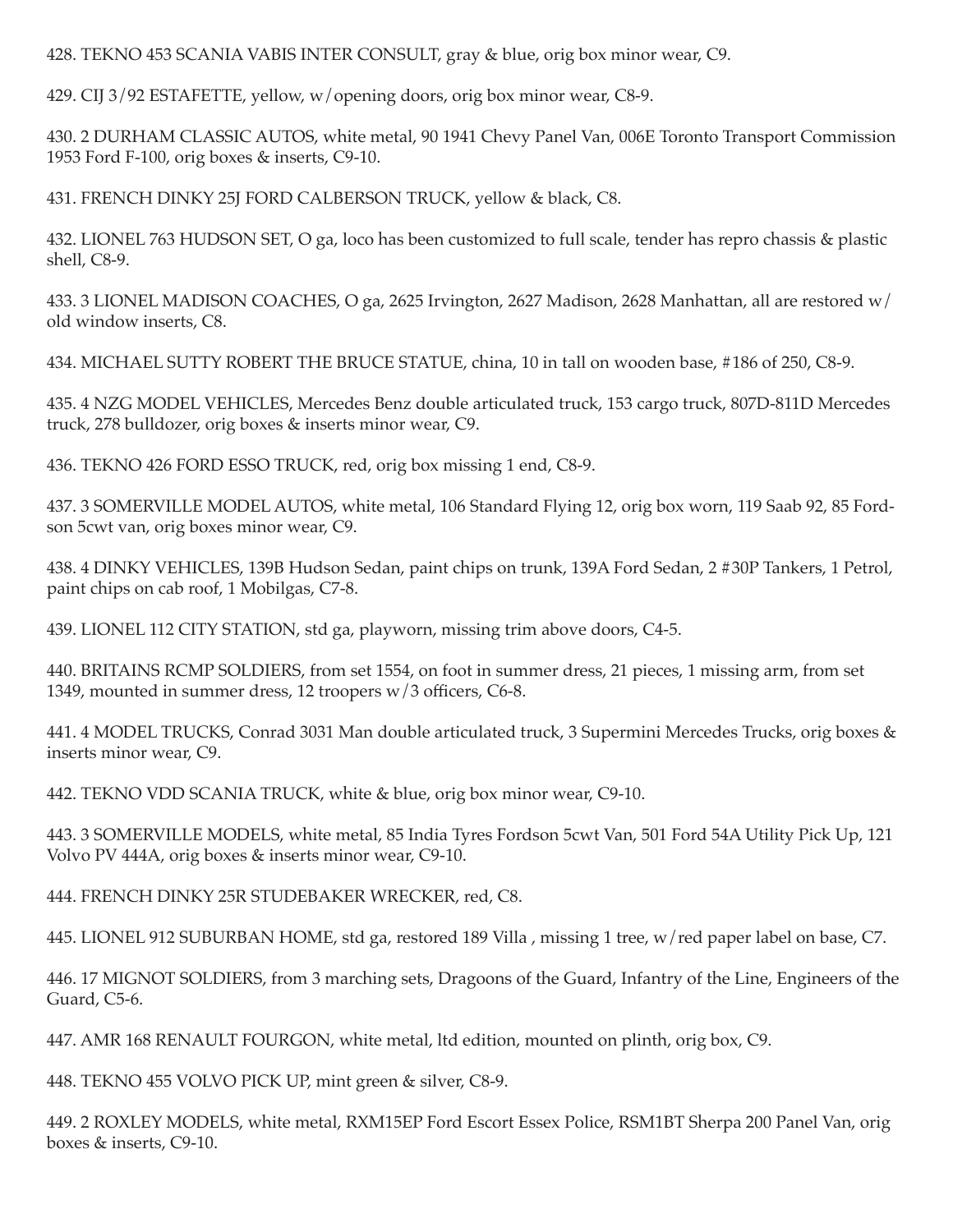450. 12 MATCHBOX DINKY VEHICLES, DY3, DY4, DY6, DY7, DY9, DY11B, DY19B, DY29, D731, DY033/A, DY035/A, DY036A, orig boxes & inserts, C9-10.

451. AMERICAN FLYER BROADWAY LTD SET, O ga, 3011 loco, w/Pennsy coach & obsv, frames & roofs are restored, C8-9.

452. 4 HISTORICAL MINIATURES SOLDIERS, HH19, HH20, HH21, HH22, representing the Spirit of '76, w/4 American made soldiers sold as souvenirs at Fort Ticonderoga, C7-8.

453. 7 DIAPET & TOMICA DANDY AUTOS, Diapet G53, G72, G17, Tomica Dandy DJ008, DJ017, F04, 011, orig boxes & inserts minor wear, C9-10.

454. TEKNO 434 VOLVO SHELL TANKER, vellow & red, C9.

455. MECCANO CONSTRUCTOR CAR #1, litho tin, 8 in long, windup, w/interchangeable body parts, instruction sheet worn, C4-5.

456. 12 MATCHBOX DINKY VEHICLES, DY0C1/C, DY026/B, DY028/B, DY1, DY2, DY5, DY7B, DY8, DY13, DY16, DY23, DY23B, orig boxes & inserts, C9-10.

457. LIONEL 2321 LACKAWANNA FM, O ga, twin motor, maroon top, screw cracks on both ends, C6.

458. 16 MIGNOT SOLDIERS, from 3 sets, 6 Grenadiers at Attention, 6 Guards of the Dept of Paris, 4 Grenadiers Marching, C6-8.

459. 3 ODGI 812 JOWETT BRADFORD ADVERTISING VANS, white metal, orig boxes minor wear, C9.

460. 4 DINKY 410 BEDFORD ADVERTISING VANS, distributed by John Gay, orig boxes, C9.

461. LIONEL TRAIN SET, std ga, 33 loco, black, w/Mfg end plates, 2 #35 Pullmans, 36 obsv, C5-6.

462. KREGE GRENADIER GUARDS, 12 composition soldiers, minor cracks, 1 missing a gun barrel, all w/paper labels on bases, C8.

463. 2 DJH SAURER TRUCKS, white metal cabs & frames w/plastic bed & box, both complete w/trim in bags, orig boxes, 1 worn, C9.

464. FRENCH DINKY 25CG CITROEN GERVAIS VAN, orig box, C9.

465. LIONEL TRAIN SET, O ga, 153 loco, 2 #529 Pullmans, 530 obsv, C5-6.

466. ALYMER & ALMIRALL SPANISH FIGURES, 6 Alymer Mini Ploms figure sets, orig boxes, 5 Alimirall figures, C6-9.

467. 6 DIAPET AUTOS, G32, G33, G37, 257, 244, 260, orig boxes & inserts, C9-10.

468. DINKY 504 FODEN TANKER, red & taupe, very minor chips on tank end, orig box minor wear, C7-8.

469. LIONEL TRAIN SET, O ga, 258 loco, 1689T tender, 1680 tank, 1679 box car, 1682 caboose, C5.

470. 2 IMPERIAL SETS, set 39 17th Lancers, set 50A 6th Bengal Cavalry, orig boxes & inserts, C9.

471. 18 BRUMM AUTOS, 42, 60, 62, 73, 78, 88, 94, 100, 106, 117, 118, 121, 134, 2 #138, 180, 182, 184, orig boxes & inserts, C9-10.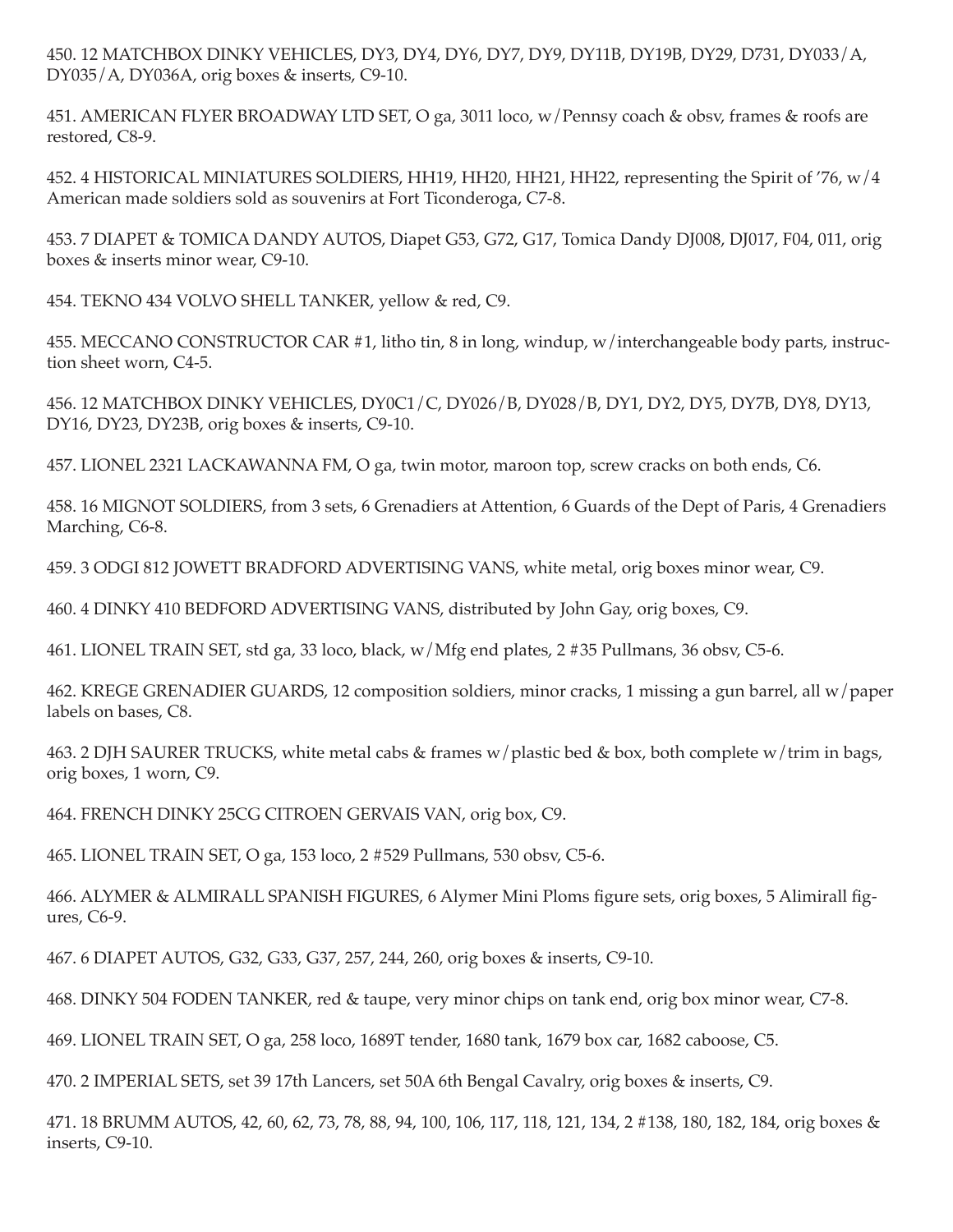472. STEVE CRYAN ORIG LOCOMOTIVE WATERCOLOR, loco in New Haven yard, image size 21 in by 17 1/2 in, frame size  $291/2$  in by 26 in, signed & dated 1978, C9.

473. DINKY 810 MILITARY COMMAND CAR, complete w/accessories, orig box, C9.

474. T-REPRODUCTION LIONEL ACCESSORIES, std ga, 444 Roundhouse, w/shipping carton, 200 Turntable,  $C8-9.$ 

475. 18 MATCHBOX MOYS, featuring Great Beers of the World Series, Y6B01, Y6B02, 2#Y6B03, Y6B04, 2#Y6B05, Y6B06, Y6B07, Y6B08, Y6B09, Y6B10, Y6B11, Y6B12, Y6B15, Y6B19, Y6B23 & Y6B24, orig boxes, C10.

476. 8 ERTL PROMOTIONAL TRACTOR TRAILERS, die cast, 1:64 scale, 30731, 30540, 32015, 31807, 30520, 31211, 32350, 30723, orig boxes & inserts, C10.

477. 2 SPANISH DINKY AUTOS, 1450 Simca 1100 Police Car, 1413 Citroen Dyane, orig boxes, C9.

478. AMERICAN FLYER HUDSON SET, O ga, 1681 loco, w/touch up spots on loco & tender, C5-6.

479. 10 OLD CARS FLAT TRUCKS, 6 tank trucks, 3 pick ups, 1 military truck, orig boxes minor wear, C6-9.

480. 8 ERTL PROMOTIONAL TRACTOR TRAILERS, die cast, 1:64 scale, 31550, 31470, 31426, 32220, 31825, 31870, 31824, 30610, orig boxes & inserts, C10.

481. DINKY 502 FODEN FLAT TRUCK, orange & green, small paint chips on cab roof, C7.

482. 2 LIONEL REEFERS, O ga, 814R, w/box couplers & nickel trim, 814R, w/brass trim, C6.

483. 6 RUSSIAN VEHICLES, orig boxes & inserts minor wear, C8-9.

484. TOY VEHICLES, Brooklin Models BRK20 Buick Skylark, Tootsietoy Mercedes 300SL Gullwing, Provence Moulage K522 Audi V8 unbuilt kit, Polistil E17 Porsche 914, C5-9.

485. 3 DINKY MILITARY VEHICLES, 661 Recovery Tractor, 660 Tank Transporter, 651 Centurion Tank, C8.

486. LIONEL TRAIN SET, O ga, 257 loco, 257T tender, 814 box car, 817 caboose, C6-7.

487. JUE SCANIA VABIS TANKER, white & green, Brazilian copy of a Tekno model, C8.

488. WOODEN NEW YORK TRAIN STATION, 22 in by 10 in by 9 in, home made, missing 1 top window sash,  $C5-6.$ 

489. 4 DINKY MILITARY VEHICLES, 689 Medium Tractor, 669 Army Jeep, 809 GMC Troop Transporter, 623 Army Wagon w/Gaso•Line Sherman Tank, 2 orig boxes only, C8-9.

490. AMERICAN FLYER TRAIN SET, S ga, 302 loco & tender, 641 gondola, 623 IC box car, 633 B&O box car, 643 wood Circus flat w/orig loads, 625G tank, 638 Caboose, w/5 orig boxes only, boxes worn, C7-9.

491. 3 BUBY TRUCKS, Mini Buby #15 619 Flat Tandem Truck, 2 #1018 Mercedes L/1112 Pick Ups, made in Argentina, C9.

492. AMERICAN FLYER TRAIN SET, S ga, 21800 NW switcher, 802 box car, 804 gondola, 930 caboose, 582 blinker, 4 orig boxes only, some wear, C7-9.

493. LIONEL TRAIN SET, std ga, 33 loco, black, w/pedestal headlight, 116 ballast car, C5-6.